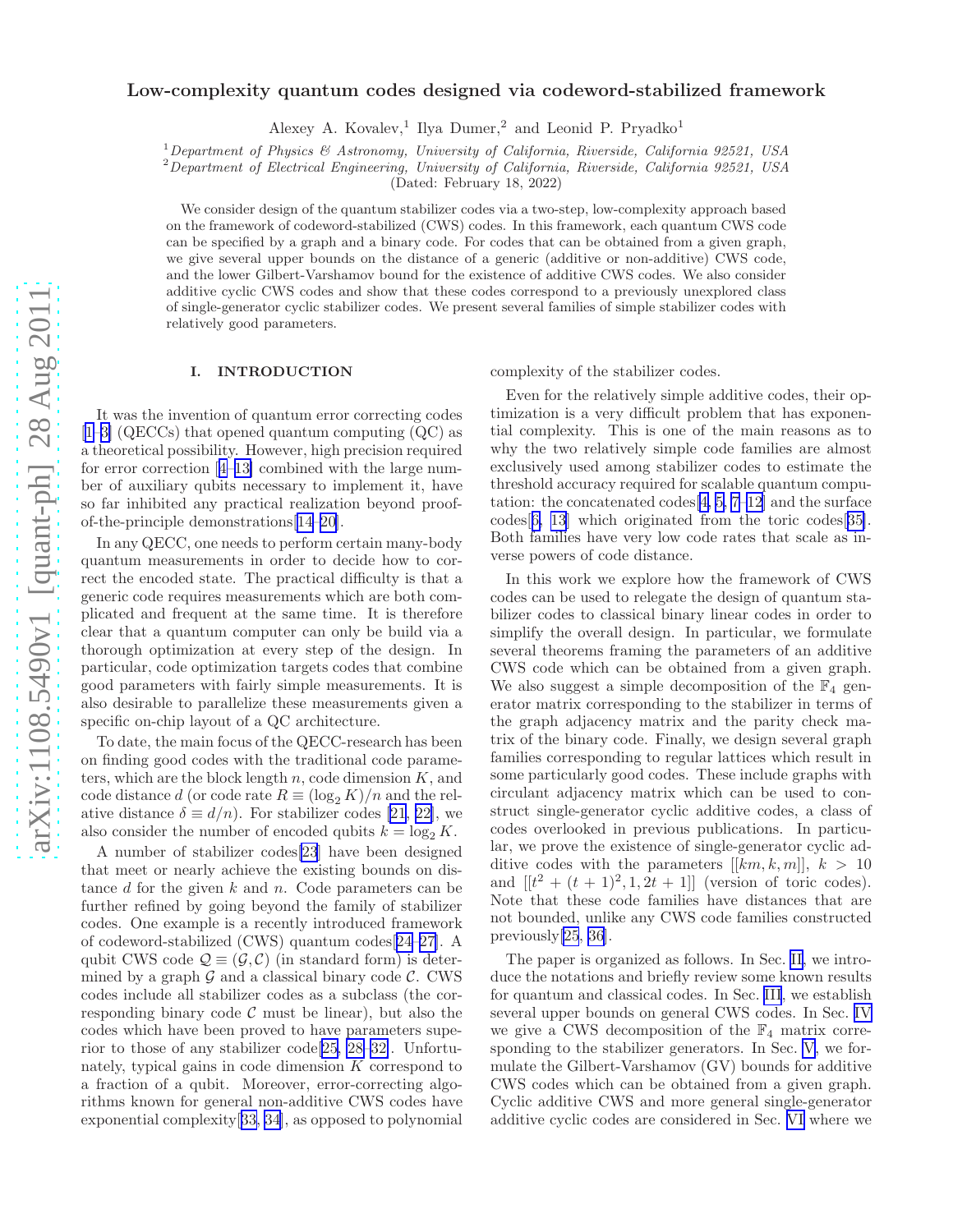<span id="page-1-0"></span>discuss their properties and give several examples. We give our conclusions in Sec. [VII](#page-9-0).

# II. NOTATIONS AND SOME KNOWN RESULTS

### A. Classical and quantum error correcting codes

A *classical* q-ary block error-correcting code  $(n, K, d)$ <sub>q</sub> is a set of K length-n strings over an alphabet with  $q$ symbols. Different strings represent  $K$  distinct messages which can be transmitted. The (Hamming) distance between two strings is the number of positions where they differ. Distance d of the code  $\mathcal C$  is the minimum distance between any two different strings from  $\mathcal{C}$ .

In the case of linear codes, the elements of the alphabet must form a Galois field  $\mathbb{F}_q$ ; all strings form *n*dimensional vector space  $\mathbb{F}_q^n$ . A linear error-correcting code  $[n, k, d]_q$  is a k-dimensional subspace of  $\mathbb{F}_q^n$ . The distance of a linear code is just the minimum weight of a non-zero vector in the code, where weight  $wgt(c)$  of a vector c is the number of non-zero elements. A basis of the code is formed by the rows of its generator matrix G. All vectors that are orthogonal to the code form the corresponding  $(n - k)$ -dimensional dual code, its generator matrix is the parity-check matrix  $H$  of the original code.

For a *binary* code  $C[n, k, d]$ , the field is just  $\mathbb{F}_2 = \{0, 1\}.$ For a *quaternary* code C, the field is  $\mathbb{F}_4 = \{0, 1, \omega, \overline{\omega}\},\$ with

$$
\omega^2 = \omega + 1, \quad \omega^3 = 1, \text{ and } \overline{\omega} \equiv \omega^2. \quad (1)
$$

For non-binary codes, there is also a distinct class of additive classical codes, defined as subsets of  $\mathbb{F}_q^n$  closed under addition (in the binary case these are just linear codes). A code C is cyclic if inclusion  $(c_0, c_1, \ldots, c_{n-1}) \in$ C implies that  $(c_{n-1}, c_0, c_1, \ldots, c_{n-2}) \in \mathcal{C}$ . Codes that are both linear and cyclic are particularly simple: by mapping vectors to polynomials in the natural way,  $c \rightarrow$  $c(x) \equiv c_0 + c_1 x + \ldots + c_{n-1} x^{n-1}$ , it is possible to show that any such code consists of polynomials which are multiples of a single generator polynomial  $q(x)$ , which must divide  $x^{n}-1$  (using the algebra corresponding to the field  $\mathbb{F}_{q}$ ). The quotient defines the *check polynomial*  $h(x)$ ,

$$
h(x)g(x) = xn - 1
$$
 (2)

which is the generator polynomial of the dual code. The degree of the generator polynomial is deg  $g(x) = n$  $k$ . The corresponding generator matrix  $G$  can be chosen as (the first  $k$  rows of) the circulant matrix formed by subsequent shifts of the vector that corresponds to  $g(x)$ .

Qubit quantum error correcting codes are defined in the complex Hilbert space  $\mathcal{H}_2^{\otimes n}$ , where  $\mathcal{H}_2$  is the Hilbert space of a single two-level system.  $\mathcal{H}_2$  is formed by all vectors  $\alpha |0\rangle + \beta |1\rangle$  with  $\alpha, \beta \in \mathbb{C}$ , and the inner product such that the two states are orthonormal,  $\langle i|j \rangle = \delta_{ij}$ ,  $i, j \in \{0, 1\}$ . Any operator acting in  $\mathcal{H}_2^{\otimes n}$  can be represented as a linear combination of Pauli operators which form the *n*-qubit Pauli group  $\mathscr{P}_n$  of size  $2^{2n+2}$ ,

$$
\mathscr{P}_n = i^m \{I, X, Y, Z\}^{\otimes n}, \ m = 0, \dots, 3, \tag{3}
$$

where  $X$ ,  $Y$ , and  $Z$  are the usual Pauli matrices, and I is the identity matrix. The weight  $wgt(E)$  of a Pauli operator  $E$  is the number of non-identity terms in the corresponding tensor product.

All Pauli operators are unitary; they are also Hermitian with eigenvalues  $\pm 1$  when the phase factor  $i^m$  in Eq. (3) is real-valued,  $m = 0, 2$ . A state  $|\psi\rangle$  is stabilized by a Hermitian Pauli operator M if  $M |\psi\rangle = |\psi\rangle$ . A linear space  $Q$  is stabilized by a set of operators  $\mathcal M$  if each vector in  $Q$  is stabilized by every operator in  $M$ .

An  $((n, K, d))$  quantum error-correcting code is a Kdimensional subspace of the Hilbert space  $\mathcal{H}_2^{\otimes n}$ . Such a subspace can be described by an orthonormal basis  $\{|i\rangle\}_{i=1}^K$ . Let  $\mathcal{E} \subset \mathcal{P}_n$  be some set of Pauli errors. A QECC detects all errors  $E \in \mathcal{E}$  if and only if [\[21](#page-10-0), [37](#page-10-0)]

$$
\langle j | E | i \rangle = C_E \delta_{ij} , \qquad (4)
$$

where  $C_E$  only depends on the error  $E$ , but is independent of the basis vectors. A QECC has distance d if it can detect all Pauli errors of weight  $(d-1)$ , but not all errors of weight d. The errors in the set  $\mathcal E$  can be corrected if and only if all the nontrivial pairwise combinations of errors from  $\mathcal E$  are detectable [\[2](#page-10-0), [3](#page-10-0)]. Thus a distance-d code corrects all errors of weight  $s \le t \equiv |(d-1)/2|$ .

The code  $Q$  is non-degenerate if linearly-independent errors from  $\mathcal E$  produce corrupted spaces  $E(\mathcal Q) \equiv \{E | \psi \rangle :$  $|\psi\rangle \in \mathcal{Q}$  that are linearly independent. Otherwise, the code is degenerate, implying the existence of at least two mutually degenerate linearly independent operators  ${E_1, E_2} \in \mathcal{E}$  which act identically on  $\mathcal{Q}$ .

The code is called pure if linearly independent errors from  $\mathcal E$  produce corrupted spaces that are not only linearly independent, but also mutually orthogonal. For all codes considered in this work, non-degenerate codes are also pure[\[22](#page-10-0), [34](#page-10-0)].

Two codes are considered equivalent if they differ just by qubit order, and/or discrete rotations leaving each of the single-qubit Pauli groups invariant. The latter are called local Clifford (LC) transformations.

### B. Stabilizer quantum error correcting codes

Here we briefly review the well-known family of sta-bilizer codes [\[21\]](#page-10-0). An  $[[n, k, d]]$  stabilizer code Q is a  $2^k$ dimensional subspace of the Hilbert space  $\mathcal{H}_2^{\otimes n}$  stabilized by an Abelian group  $\mathscr{S} \subset \mathscr{P}_n$  with  $n-k$  Hermitian Pauli generators,  $\mathscr{S} = \langle G_1, \ldots, G_{n-k} \rangle$ . Explicitly,

$$
Q \equiv \{ |\psi \rangle : S | \psi \rangle = | \psi \rangle, \forall S \in \mathscr{S} \}.
$$
 (5)

Such a code exists only if  $-1 \notin \mathscr{S}$ . The group  $\mathscr{S}$  is called the stabilizer of the code. Changing the sign(s) of one or several of the generators  $G_i$  results in replacing  $Q$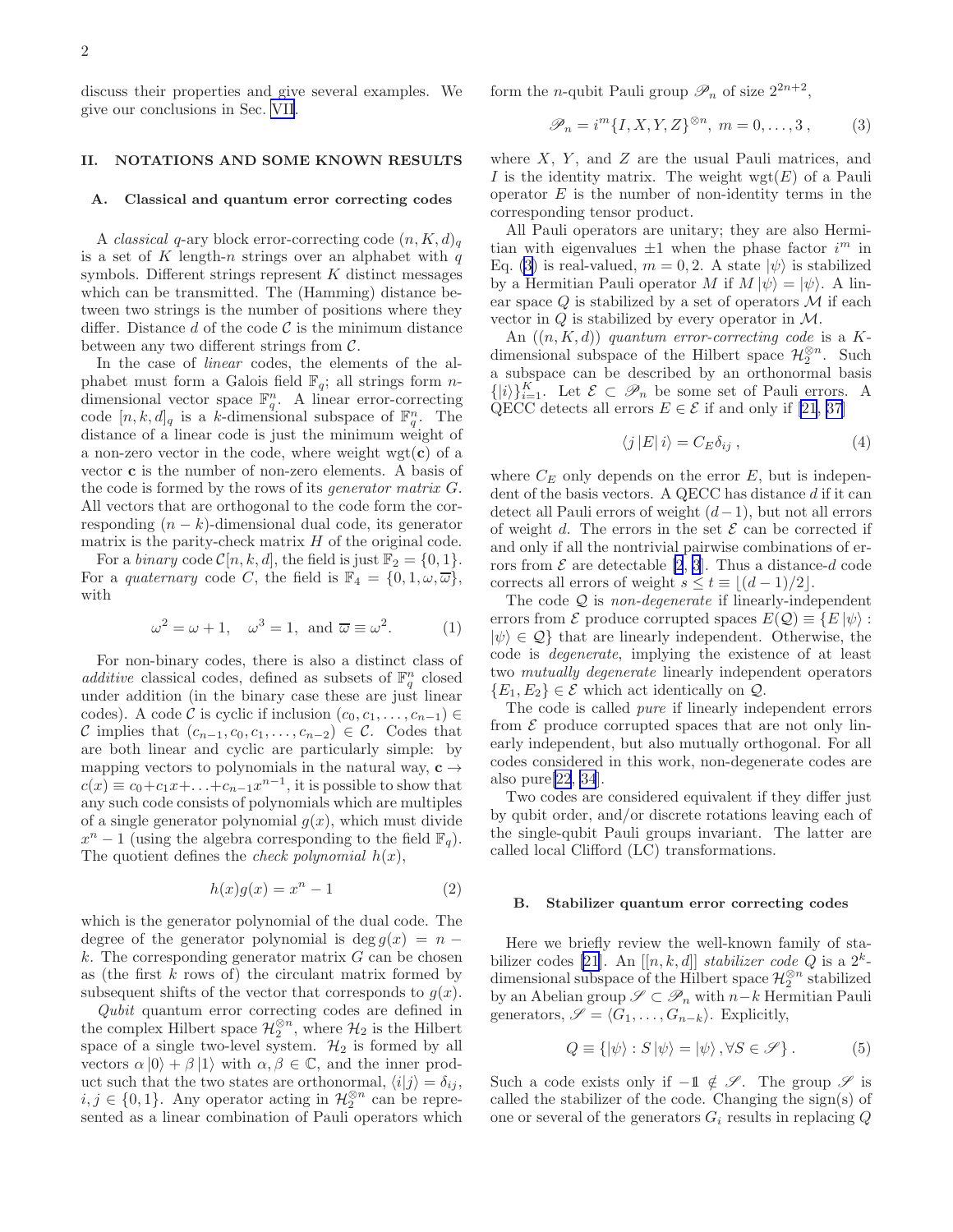<span id="page-2-0"></span>with one of  $2^{n-k} - 1$  equivalent codes whose direct sum (together with Q) is the entire space  $\mathscr{P}_n$ .

The *normalizer* of  $\mathscr S$  is a set of Pauli operators generating unitary transformations that leave  $\mathscr S$  invariant,

$$
\mathcal{N} \equiv \{ U \in \mathcal{P}_n : U^{\dagger} S U = S, \forall S \in \mathcal{S} \} .
$$
 (6)

Elements of the normalizer form a group commuting with  $\mathscr S$  but not necessarily with each other. It is possible to construct 2k logical operators  $\overline{X}_j$ ,  $\overline{Z}_j$ ,  $j = 1, \ldots, k$ belonging to  $\mathscr{P}_n$  with the usual commutation relations that generate the normalizer when the generators of  $\mathscr S$ are included [\[21](#page-10-0), [38\]](#page-10-0). The Abelian subgroup of are included [21, 38]. The Abelian subgroup of  $\mathcal{N}, \mathcal{S}_0 = \langle G_1, \ldots, G_{n-k}, \overline{Z}_1, \ldots, \overline{Z}_k \rangle$ , becomes a maximal Abelian  $G_1, \ldots, G_{n-k}, \overline{Z}_1, \ldots, \overline{Z}_k \rangle$ , becomes a maximal Abelian subgroup of  $\mathscr{P}_n$  when the generator ill is also included.

The group  $\mathscr{S}_0$  stabilizes a unique *stabilizer* state  $|s\rangle \equiv$  $\overline{|0 \dots 0\rangle}$ , an  $[[n, 0, d']]$  stabilizer code, while the operators  $\overline{X}_i$  generate the basis of the code, i.e.,

$$
\overline{|c_1 \dots c_k\rangle} = \overline{X}_1^{c_1} \dots \overline{X}_k^{c_k} |s\rangle.
$$
 (7)

By convention, the stabilizer state is considered nondegenerate, and its distance  $d'$  is the minimum weight of a non-trivial member of the group  $\mathscr{S}_0$ .

For stabilizer codes, phases of (Hermitian) Pauli operators are only needed to choose one of the equivalent codes in Eq.([5\)](#page-1-0), as well as to introduce the commutation relations. It is convenient to drop the phases and map the Pauli operators to two binary strings,  $\mathbf{v}, \mathbf{u} \in \{0, 1\}^n$ [[22\]](#page-10-0),

$$
U \equiv i^{m'} X^{\mathbf{v}} Z^{\mathbf{u}} \to (\mathbf{v}, \mathbf{u}),\tag{8}
$$

where  $X^{\mathbf{v}} = X_1^{v_1} X_2^{v_2} \dots X_n^{v_n}$ ,  $Z^{\mathbf{u}} = Z_1^{u_1} Z_2^{u_2} \dots Z_n^{u_n}$ , and  $m' = 0, \ldots, 3$  is generally different from that in Eq. [\(3\)](#page-1-0). This map preserves the operator algebra, with a product of two Pauli operators  $U_1$  and  $U_2$  corresponding to a sum of the corresponding binary vectors  $(\mathbf{v}_1, \mathbf{u}_1)$  and  $(\mathbf{v}_2, \mathbf{u}_2)$ .

The map (8) can be taken one step further[\[22](#page-10-0)] to quaternary codes, by introducing  $\mathbb{F}_4^n$  vectors  $\mathbf{e} \equiv \mathbf{u} + \omega \mathbf{v}$  [see Eq.([1\)](#page-1-0); note that this mapping differs slightly from that in Ref. [22\]](#page-10-0). We will denote this combined map as a function  $\mathbf{e} \equiv \phi(U)$ . Note that up to a phase this association also allows us to define  $\phi^{-1}(e)$ . To be specific, for the Pauli operator  $\phi^{-1}(\mathbf{e})$  we will set  $m' = \mathbf{v} \cdot \mathbf{u}$  in Eq. (8), which corresponds to  $m = 0$  in Eq. [\(3](#page-1-0)).

It is easy to check that two Pauli operators commute if and only if the symplectic scalar product  $v_1 \cdot u_2 +$  $\mathbf{u}_1 \cdot \mathbf{v}_2$  vanishes (mod 2). In terms of the corresponding  ${e_1, e_2} \subset \mathbb{F}_4$ , this corresponds to the vanishing of the trace inner product

$$
\mathbf{e}_1 * \mathbf{e}_2 \equiv \mathbf{e}_1 \cdot \overline{\mathbf{e}}_2 + \overline{\mathbf{e}}_1 \cdot \mathbf{e}_2, \tag{9}
$$

where  $\overline{\mathbf{e}}_i \equiv \mathbf{u}_i + \overline{\omega} \mathbf{v}_i, i = 0, 1.$ 

A dual code to an additive  $\mathbb{F}_4$  code C (equipped with trace inner product) is defined as [\[22\]](#page-10-0)

$$
C_{\perp} = \{ \mathbf{e}' \in \mathbb{F}_4^n : \mathbf{e}' * \mathbf{e} = 0, \text{ for all } \mathbf{e} \in C \} . \tag{10}
$$

If  $C \subseteq C_{\perp}$ , one says C is self-orthogonal. A classical additive code C corresponding to a set of operators  $\mathscr{S}_1$ is self-orthogonal if and only if  $\mathscr{S}_1$  is an Abelian group. Thus any quantum stabilizer code can be described as a self-orthogonal classical additive code over  $\mathbb{F}_4$ . The following theorem is applicable to additive  $\mathbb{F}_4$  codes (variant of Theorem 2 from Ref. [\[22](#page-10-0)]):

**Theorem 1.** Suppose  $C$  is an additive self-orthogonal code in  $\mathbb{F}_4^n$ , containing  $2^{n-k}$  vectors, such that there are no vectors of weight  $\langle d \text{ in } C_{\perp} \setminus C$ . Then  $\phi^{-1}(C)$  defines a stabilizer of an additive QECC with parameters  $[[n, k, d]].$ 

Example 1. The well-known Calderbank-Shor-Steane  $(CSS)$ [[7, 1, 3]] code [[39, 40](#page-10-0)] has the stabilizer with the generators[[21](#page-10-0)]

$$
XXXIII, XXIIXXI, XIXIXIX,
$$
  
ZZZZIII, ZZIIZZI, ZIZIZIZ, (11)

and the logical operators

$$
\overline{X} = ZZZZZZZ, \overline{Z} = XXXXXX.
$$
 (12)

As any CSS code, this code is linear. Qubit permutations also give an equivalent cyclic linear code with the generator polynomial  $g(x) = 1 + x + x^2 + x^4$ ;  $g(x)$  is a factor of  $x^7 - 1$ . The corresponding check polynomial is  $h(x) = 1 + x + x^3$ .

### C. Codeword stabilized codes

CWS codes [\[25](#page-10-0)] represent a general class of nonadditive QECCs. A general CWS code is defined in terms of a stabilizer state  $|s\rangle$  and a set of K mutually commuting codeword operators  $W \equiv \{W_i\}_{i=1}^K \subset \mathscr{P}_n$ . Explicitly [cf. Eq.  $(7)$ ],

$$
Q = \text{span}(\{W_i \mid s\}^K_{i=1}).\tag{13}
$$

For non-trivial CWS codes, this construction coincides with union-stabilizer (USt) codes[[41\]](#page-11-0), restricted to the zero-dimensional originating code.

Any stabilizer state is LC-equivalent to a graph state [[42–45\]](#page-11-0), a stabilizer state with the stabilizer group  $\mathscr{S}_{\mathcal{G}} \equiv$  $\langle S_1, \ldots, S_n \rangle$  whose generators  $S_i$  are determined by the adjacency matrix  $R \in \{0,1\}^{n \times n}$  of a (simple) graph  $\mathcal{G}$ ,

$$
S_i = X_i Z^{\mathbf{r}_i} \,, \tag{14}
$$

where  $\mathbf{r}_i$ ,  $i = 1, \ldots, n$  denotes the *i*-th row of *R*. In fact, such a graph is usually not unique, even after accounting for graph isomorphisms. The full set of LC-equivalent graph states can be generated by a sequence of local complementations, operations on a graph where the subgraph corresponding to a neighborhood of a particular vertex is inverted. Such graphs are called locally equivalent[[46\]](#page-11-0).

Any CWS code  $((n, K, d))$  is LC equivalent to a CWS code in *standard form*, defined by an order-n graph  $G$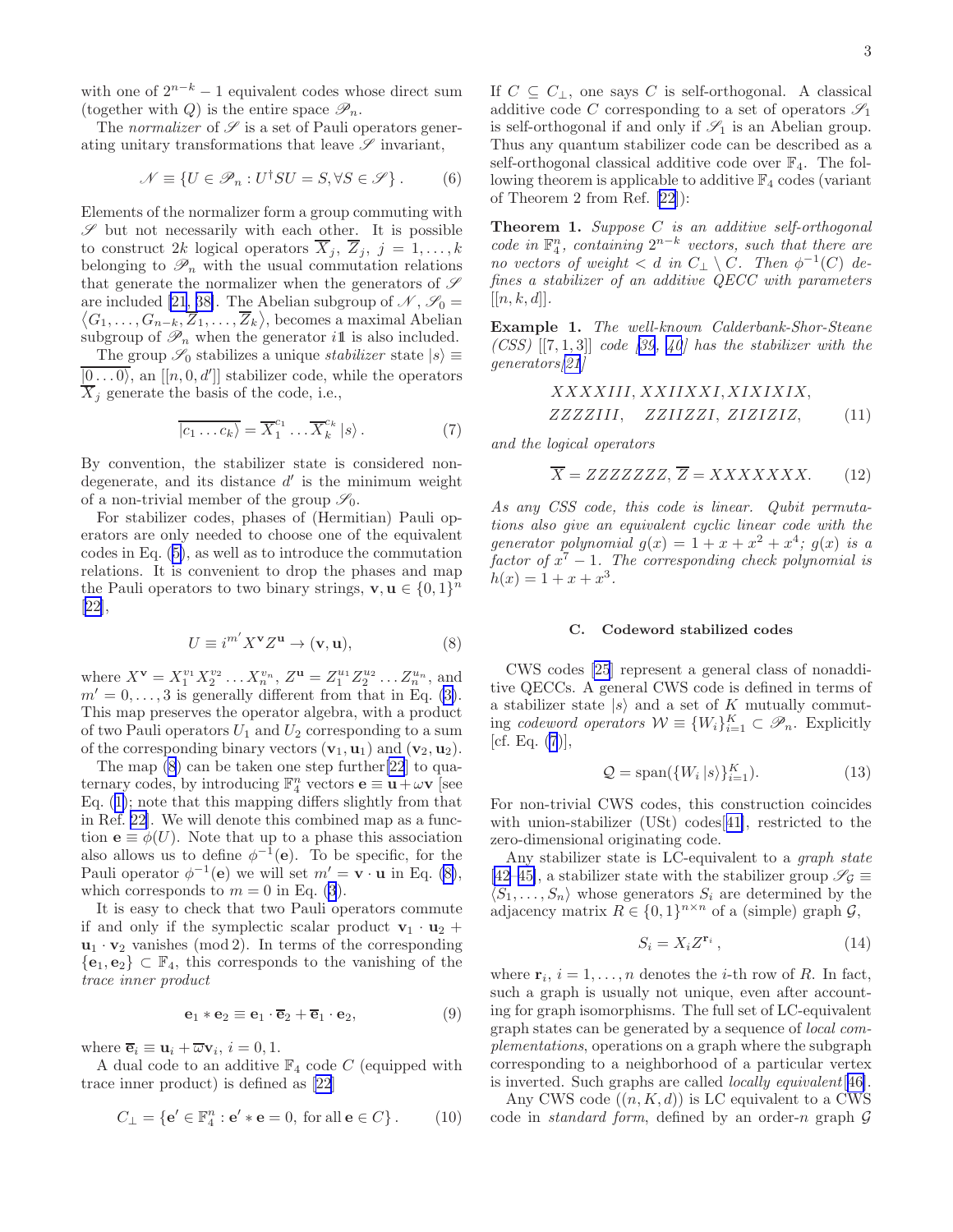<span id="page-3-0"></span>and a classical binary code  $\mathcal C$  containing  $K$  binary words. The graph defines the graph state, while the vectors of the classical code  $c_i \in C$  are used to generate the code word operators,  $W_i = Z^{c_i}$ . Thus,

$$
Q = \text{span}(\{Z^{\mathbf{c}_i} | s \rangle\}_{i=1}^K). \tag{15}
$$

It is customary to use notation  $Q = (\mathcal{G}, \mathcal{C})$  for CWS codes in standard form.

The key simplification of the CWS construction comes from the fact that the basis states  $W_i |s\rangle$  are eigenvectors of the graph stabilizer generators,

$$
S_i W_i | s \rangle = \pm W_i | s \rangle, \quad S_i \in \mathcal{S}_{\mathcal{G}}.
$$
 (16)

Thus, a Pauli operator in the form([8\)](#page-2-0) can be transformed to a Z-only operator  $Z^{Cl_{\mathcal{G}}(U)}$ , where the graph image of the operator  $U$  is the binary vector

$$
\text{Cl}_{\mathcal{G}}(U) \equiv \mathbf{u} + \sum_{i=1}^{n} \mathbf{v}_i \mathbf{r}_i \, (\text{mod } 2). \tag{17}
$$

The error correcting properties of a quantum CWS code  $Q = (\mathcal{G}, \mathcal{C})$  and the classical code  $\mathcal{C}$  are related by the following

Theorem 2. (after Theorem 3 from Ref. [\[25](#page-10-0)]) Consider a CWS code  $\mathcal{Q} = (\mathcal{G}, \mathcal{C})$ . An error E such that  $Cl_G(E) \neq 0$ , is detectable in Q if and only if the binary vector  $\text{Cl}_\mathcal{G}(E)$  is detectable within the code C. An error E such that  $Cl_G(E) = 0$  is detectable in Q if and only if  $Z<sup>c</sup>E = EZ<sup>c</sup>$  for all  $c \in C$ .

The case  $Cl_G(E) \neq 0$  corresponds to pure (nondegenerate) errors, while  $\text{Cl}_\mathcal{G}(E) = 0$  indicates that the error is in the graph stabilizer group  $\mathscr{S}_G$ ; the corresponding detectability condition is a requirement that the error must be degenerate.

While in general CWS codes are non-additive, they include all stabilizer codes as a subclass. A CWS code  $\mathcal{Q} = (\mathcal{G}, \mathcal{C})$  is additive if  $\mathcal C$  is a linear code [[25\]](#page-10-0). The stabilizer  $\mathscr S$  of an additive CWS code in standard form is a subgroup of the graph stabilizer  $\mathscr{S}_{\mathcal{G}}$ ; it can be obtained from the graph-stabilizer generators by a symplectic Gram-Schmidt orthogonalization procedure[[34\]](#page-10-0). Conversely, the representation([7\)](#page-2-0) of an additive code corresponds to a general CWS code; an LC transformation may be needed to obtain the corresponding standard form, and one can always find a standard form where  $\mathcal C$ is linear[\[26\]](#page-10-0). In the following we will always assume such a representation.

Example 2. The smallest single-error-correcting code is the linear cyclic  $[[5,1,3]]$  code  $[3, 47, 48]$  $[3, 47, 48]$  $[3, 47, 48]$  $[3, 47, 48]$  $[3, 47, 48]$  $[3, 47, 48]$  with the generator polynomial  $g(x) = 1 + \omega x + \omega x^2 + x^3$  which divides  $x^5 - 1$ . This code is unique; its stabilizer generators can be obtained as cyclic permutations of a single operator, XZZXI, and the logical operators are

$$
\overline{X} = ZZZZZ, \overline{Z} = XXXXX. \tag{18}
$$



FIG. 1. Left: 5-ring graph corresponding to the [[5, 1, 3]] code in Example Ex. 2. Center: "Kite" graph corresponding to the degenerate code [[6, 1, 3]] from Example 3. Right: The graph corresponding to the cyclic [[7, 1, 3]] code from Example 4.

The corresponding CWS code[\[25](#page-10-0)] can be generated from the 5-ring graph in Fig. 1 (left), and the binary code has a single generator  $\mathbf{c} = (11111)$ . Note that both the graph and the binary code preserve the original cyclic symmetry.

Example 3. There exist only two inequivalent singlecorrecting codes  $[[6,1,3]]$ ; both are degenerate [\[39](#page-10-0)]. One of the codes is obtained from the code in Example 2 by adding a qubit; the graph of the corresponding CWS code can be chosen as a 5-ring  $[Fig. 1 left]$  and a disconnected vertex  $i = 6$ ; the binary code C is generated by  $c = (111110)$ . The degeneracy group is generated by  $S_6 = X_6$ . The stabilizer generators for the second code are listed in Ref.[[39\]](#page-10-0). This code corresponds to the graph in Fig. 1 (center), while the binary code is generated by  $c_1 = (011100)$ . While there are three bits which are not involved with the classical code, they cannot be dropped as they are part of the entangled state. The degeneracy group is generated by  $S_1S_2 \equiv X_1X_2$  (the equivalence follows from the fact that the first two vertices of G share all of their neighbors).

**Example 4.** The linear cyclic  $[[7,1,3]]$  CSS code from the Example [1](#page-2-0) is LC equivalent to a CWS code with the graph in Fig. 1 (Right). The corresponding classical code is given by  $C = \{0000000, 1110000\}$ . Note that neither the graph nor the binary code is explicitly symmetric with respect to cyclic permutations of the qubits. Note also that an inequivalent CWS cyclic  $[[7,1,3]]$  code exists; we constructed such a code among others in Example [12](#page-9-0), see Table [I.](#page-9-0)

# III. UPPER BOUNDS FOR CWS CODES

In this section we give upper bounds on general CWS codes in terms of the properties of the corresponding graph  $\mathcal G$  and the binary code  $\mathcal C$ .

**Lemma 1.** The distance d of the CWS code  $Q = (G, C)$ cannot exceed that of C.

*Proof.* Indeed, any "classical" error in the form  $E =$  $i^m Z^{\mathbf{u}}$  is mapped by Eq. (17) to the binary vector **u**. If E is detectable by  $Q$ , **u** should be detectable by  $C$ .  $\Box$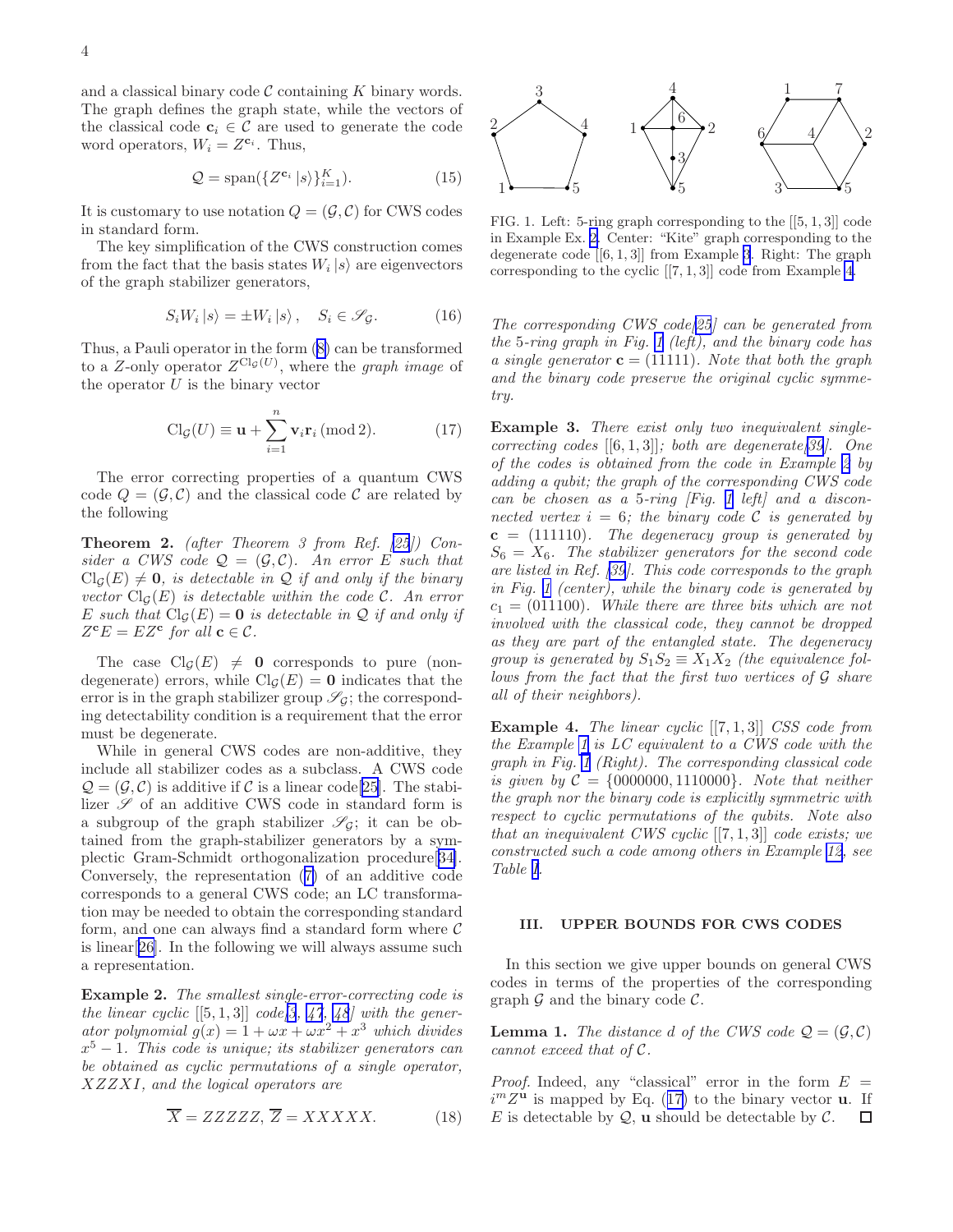<span id="page-4-0"></span>Lemma [1](#page-3-0) concerns with errors which are dealt with by the binary code. On the other hand, a CWS code is an enlargement of the code formed by the graph state. The following observation has been made in Ref. [\[32](#page-10-0)]:

Lemma 2. The distance d of a nondegenerate CWS code  $((n, K, d))$  is limited by the distance  $d'(\mathcal{G})$  of the graph stabilizer state,  $d \leq d'(\mathcal{G})$ .

It follows from the fact that any member of the graph stabilizer is either a degenerate error, or it is a nondetectable error. Note, however, as illustrated by the Example [3,](#page-3-0) in general, the distance of a CWS code can actually be bigger than that of the graph stabilizer state.

For a binary code  $C$ , we will say that the j-th bit is involved in the code if there are vectors in the code for which the value of *j*-th bit differ,  $c_1^j \neq c_2^j$ . Alternatively, if the all-zero vector 0 is in the code (which can always be arranged), the condition is that there is a vector  $c \in \mathcal{C}$ where *j*-th bit is non-zero,  $c^j \neq 0$ .

**Lemma 3.** For a CWS code  $Q = (\mathcal{G}, \mathcal{C})$  with  $K > 1$ , let us assume that  $j$ -th bit is involved in the code  $\mathcal{C}$ . Then the graph-stabilizer generator  $S_i$  violates the error detection condition in Theorem [2](#page-3-0).

*Proof.* Since the generator  $S_j$  is in the graph stabilizer,  $Cl_G(S_j) = 0$ , one has to check the degenerate condition in Theorem [2](#page-3-0). The commutativity of  $S_j$  with a given  $Z^{\mathbf{c}}$  is determined by the j-th bit of **c**; conditions of the Lemma ensure that only one of the two vectors commute with  $S_i$ .  $\Box$ 

Note that this means that the code distance cannot exceed that of any  $S_j$  corresponding to bits involved in the binary code. Since at least  $d$  bits must be involved in the binary code, Lemma 3 guarantees the following bound

**Theorem 3.** The distance d of a CWS code  $Q = (\mathcal{G}, \mathcal{C})$ cannot exceed the d-th largest weight of  $S_i$ , minimized over all graphs that are locally-equivalent to G.

We will also be using the following

**Corollary 3.1.** For a graph  $\mathcal G$  with all vertices of the same degree r, the distance of a CWS code  $\mathcal{Q} = (\mathcal{G}, \mathcal{C})$ cannot exceed  $r + 1$ .

In particular, for any ring graph  $r = 2$ , which gives  $d \leq 3$ , for any double-ring graph[\[26\]](#page-10-0)  $d \leq 4$ , and for a large enough square lattice wrapped into a torus,  $d \leq 5$ .

Obviously, to maximize the distance of a CWS code, one may want to maximize the distance of the binary code  $\mathcal{C}$ . To this end, it is a good idea to make sure that every bit is involved in  $\mathcal{C}$ . For such codes, we have

**Theorem 4.** The distance of a CWS code  $Q = (G, C)$ where the binary code  $\mathcal C$  involves all bits cannot exceed the minimum weight of  $S_i$ , minimized over all graphs that are locally-equivalent to G.

# IV. ADDITIVE CWS CODES AND QUATERNARY CODES

The stabilizer of an additive CWS code  $\mathcal{Q} = (\mathcal{G}, \mathcal{C})$  is a subgroup of the Abelian graph stabilizer  $\mathscr{S}_{\mathcal{G}}$ , and its generators  $G_i \in \mathscr{S}$  can be expressed as products of graph stabilizer generators  $S_i$  [[25, 34\]](#page-10-0). Explicitly,

$$
G_i = \prod_{j=1}^{n} S_j^{P_{ij}},
$$
\n(19)

where  $P \in \{0,1\}^{n-k \times n}$  is the corresponding matrix of binary coefficients. With the help of Eq. [\(14](#page-2-0)), we obtain the following decomposition for the generator matrix G of the associated additive  $\mathbb{F}_4$  code C,

$$
G = P(\omega \mathbb{1} + R), \tag{20}
$$

where  $R \in \{0,1\}^{n \times n}$  is the symmetric graph adjacency matrix with zeros along the diagonal, and 1 is the  $n \times n$ identity matrix. The relation between the binary code  $\mathcal C$  and the quaternary code  $C$  is explicitly given by the following

**Lemma 4.** The additive  $\mathbb{F}_4$  code C with the generator matrix (20) is the map  $\phi(\mathscr{S})$  of the stabilizer  $\mathscr{S}$  of the additive CWS code  $\mathcal{Q} = (\mathcal{G}, \mathcal{C})$  generated by the graph with the adjacency matrix R and the linear binary code  $\mathcal C$  if and only if P is the parity check matrix of  $\mathcal C$ .

Proof. Use the basis vectors in the form([15\)](#page-3-0) and the commuting operators (19) corresponding to the rows of the matrix  $G$  [Eq. (20)]. Direct calculation gives

$$
G_i Z^{\mathbf{c}} |s\rangle = \prod_{j=1}^n S_j^{P_{ij}} Z^{\mathbf{c}} |s\rangle = (-1)^{P_{ij}c^j} Z^{\mathbf{c}} |s\rangle, \quad (21)
$$

were summation over repeated indices is assumed. The statement of the Lemma (both ways) follows from the definition of the parity check matrix.  $\Box$ 

We can now easily relate the error detection conditions for additive codes in Theorems [1](#page-2-0) (codes over  $\mathbb{F}_4$ ) and [2](#page-3-0) (CWS codes). The code  $C$  in Theorem [1](#page-2-0) is given by additive combinations of the  $n - k$  rows of the generator matrix (20). Evaluating the outer trace product of the generator matrix (20) with a vector  $\mathbf{e} = \mathbf{u} + \omega \mathbf{v}$ , we obtain the condition for the vector to be in  $C_{\perp}$ 

$$
0 = G * \mathbf{e} = P(\mathbf{u} + R\mathbf{v}).\tag{22}
$$

This uniform linear system of  $n - k$  equations with 2n variables has  $n + k$  linearly-independent solutions. The corresponding basis can be chosen as a set of k linearlyindependent "classical" vectors  $\mathbf{e}_i = \mathbf{u}_i$ , where  $P\mathbf{u}_i =$ 0 and the corresponding  $v_i = 0, i = 1, \ldots, k$ , plus n linearly-independent vectors such that  $u_j = Rv_j$ ,  $j =$  $k+1,\ldots,k+n$ . Some linear combinations of the latter vectors are actually in  $C$ . These can be found using the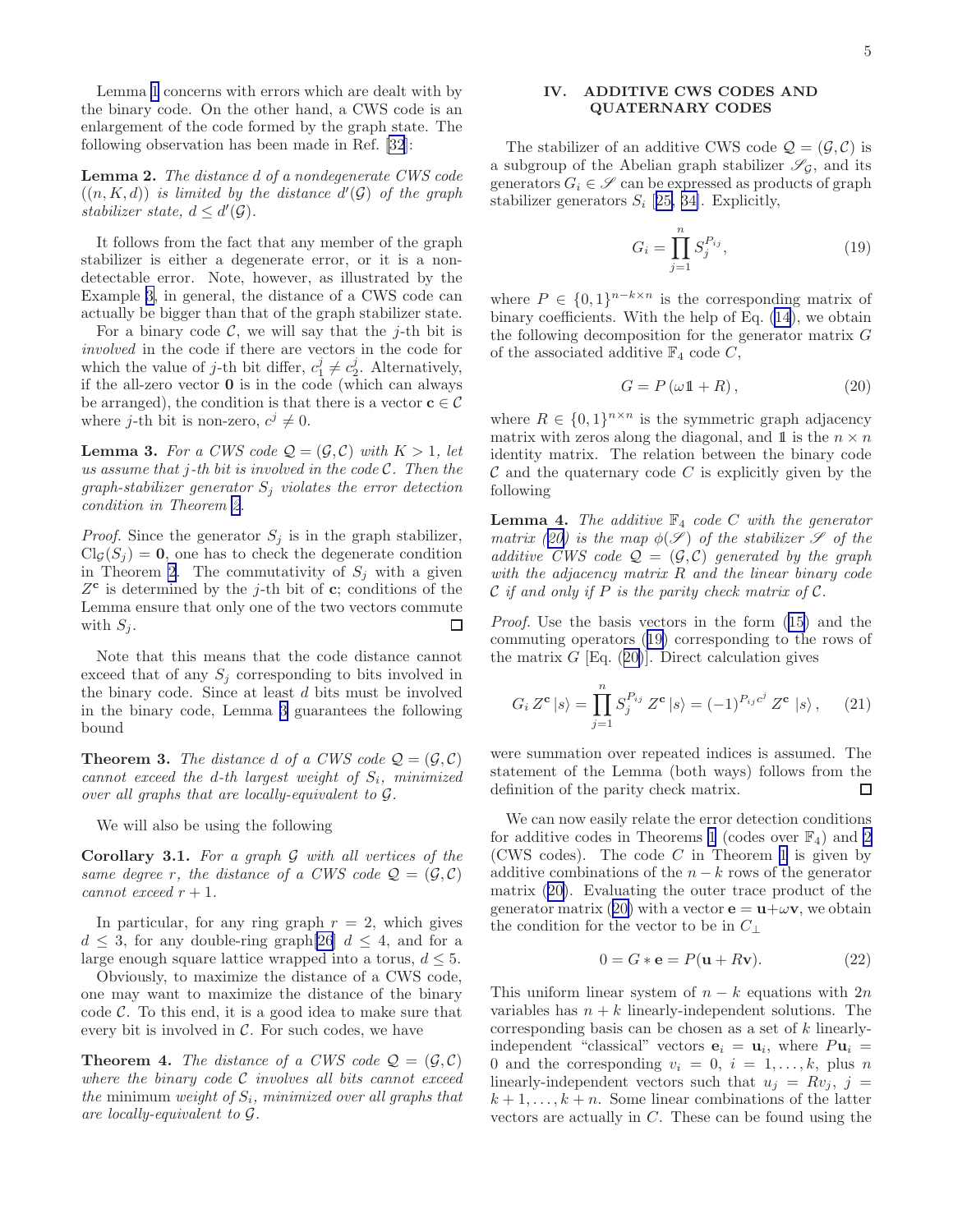<span id="page-5-0"></span>identity  $(C_{\perp})_{\perp} = C$ : the corresponding  $v_j$  have to satisfy  $\mathbf{u}_i \cdot \mathbf{v}_j = 0$ , which precisely corresponds to the degenerate case,  $Cl_G(E) = 0$ , in Theorem [2](#page-3-0).

General theory of CWS codes guarantees that generator matrix of a quantum code equivalent to any additive self-orthogonal code over  $\mathbb{F}_4$  can be decomposed in the form([20\)](#page-4-0). Conversely, any matrix in the form [\(20](#page-4-0)) with binary matrices  $P$  and  $R$  generates a self-orthogonal code over  $\mathbb{F}_4$  as long as the matrix R is symmetric. We use it in the following section to prove the lower Gilbert-Varshamov (GV) bound for the parameters of an additive CWS code which can be obtained from a given graph.

### V. GV BOUND FOR THE ADDITIVE CWS CODES WITH A GIVEN GRAPH

The GV bound is a counting argument which nonconstructively proves the existence of codes with parameters exceeding certain threshold. The argument is based on the fact that the set of possible codes (vector spaces) vastly outnumbers the set of vectors. Then, if we count all codes of a given length  $n$ , and then subtract the number of codes that contain any vector of weight  $d-1$  or less, the remaining codes (if any) will all have distance d or more. This "greedy" argument ignores any possible double counting of codes that contain several smallweight vectors. Note that the GV bound necessarily gives asymptotically good codes with relative distance  $\delta \equiv d/n$ and code rate  $R \equiv k/n$  bounded away from 0 as  $n \to \infty$ .

For the entire class of pure stabilizer codes, the asymptotic GV bound[\[49](#page-11-0)] states that there exist codes of length  $n \to \infty$  such that

$$
\delta \log_2 3 + H_2(\delta) \ge 1 - R,\tag{23}
$$

where  $H_2(\delta) \equiv -\delta \log_2 \delta - (1-\delta) \log_2 (1-\delta)$  is the binary entropy function. We are going to prove that the same bound also holds for pure CWS codes corresponding to a given graph  $\mathcal{G}$ , as long as  $d \leq d'(\mathcal{G})$  [see Lemma [2](#page-4-0)]. We are using Eq. [\(20](#page-4-0)) to parameterize the stabilizer matrices; the resulting  $\mathbb{F}_4$  codes are automatically self-orthogonal. Let  $N_{n,k}^{\mathcal{G}}$  be the number of CWS codes that have length  $n$ , dimension at least  $k$ , and correspond to a given graph G. Let also  $N_{\mathbf{e},n,k}^{\mathcal{G}}$  be the number of such codes which contain a given vector  $\mathbf{e} = \mathbf{u} + \omega \mathbf{v}$ , wgt  $\mathbf{e} < d'(\mathcal{G})$ , in  $C_{\perp}$  [see Eq. [\(20](#page-4-0))].The corresponding condition ([10\)](#page-2-0) is givenby the trace inner product ([22\)](#page-4-0). For wgt  $e < d'(\mathcal{G})$ , the binary vector  $\mathbf{c} \equiv \mathbf{u} + R\mathbf{v}$  is always non-zero (which also guarantees that  $e \notin C$ ). As a result,  $N_{e,n,k}^{\mathcal{G}}$  and  $N_{n,k}^{\mathcal{G}}$  represent the corresponding numbers for the *binary* codes.

Then the standard counting arguments [\[50](#page-11-0)] show that

$$
(2n - 1)NGe,n,k = (2k - 1)NGn,k
$$
 (24)

Here we use the fact that each of  $2<sup>n</sup> - 1$  vectors **c** belongs to the same number  $N_{\mathbf{e},n,k}^{\mathcal{G}}$  of binary codes; also each of  $N_{n,k}^{\mathcal{G}}$  binary codes contains  $2^k - 1$  nonzero vectors **c**. The

number of quaternary vectors of weight s is  $3^s \binom{n}{s}$ . Thus, for any graph  $\mathcal{G}$ , there exists a distance-d CWS code as long as

$$
N_{\mathbf{e},n,k}^{\mathcal{G}} \sum_{s=1}^{d-1} 3^s \binom{n}{s} < N_{n,k}^{\mathcal{G}} \tag{25}
$$

Now we see that there exist  $[[n, k, d]]$  CWS codes for the graph  $\mathcal G$  with distance

$$
d = \min\{d_{GV}, d_{\text{max}}\},\tag{26}
$$

where  $d_{\text{max}}$  is the distance of the graph state  $d'(\mathcal{G})$  and

$$
d_{GV} = \max d : \sum_{s=1}^{d-1} 3^s \binom{n}{s} < \frac{2^n - 1}{2^k - 1}.\tag{27}
$$

Note that thus obtained quantum codes are always pure, since the summation in the l.h.s. can only be extended up to  $d_{\text{max}} - 1$ . Apart from this latter condition, Eq. (27) is identical to the quantum Gilbert-Varshamov bound[\[49](#page-11-0)] for pure stabilizer codes, and takes the asymptotic form (23) as  $n \to \infty$ .

The exact GV bound  $d \geq d_{GV}$  for pure stabilizer codes (without the restriction on the distance) is recovered if we go over different graphs. Indeed, the GV bound (23) also applies for the special case of  $k = 0$ , corresponding to stabilizer states or self-dual codes[[51\]](#page-11-0). The GV bound on the relative distance is monotonous in  $k$  and reaches its maximum at

$$
\delta_{k=0} \approx 0.189. \tag{28}
$$

Then for given n and  $\delta < \delta_{k=0}$  one can always find a suitable graph such that the GV bound  $d \leq d_{GV}$  becomes more restrictive than the condition  $d \leq d_{\text{max}}$ .

In practice, graphs with large distance  $d'(\mathcal{G})$  are complicated (have too many edges). It is much easier to come up with graph families corresponding to a fixed graphstate distance  $d'(\mathcal{G})$ . For  $n \to \infty$ , the corresponding code families approach the maximum rate  $R = 1$  and have asymptotic redundancy  $r \equiv n - k$  defined by Eq. (27):

$$
r \le d \log_2 3 + n H_2(d/n). \tag{29}
$$

It is readily verified that the r.h.s of estimate (29) has the order of  $d \log_2(3n/d)$  if d=const and  $n \to \infty$ .

Example 5. Graphs in the form of sufficiently large finite square lattice fragments [Fig. [2\]](#page-6-0) have maximum distance  $d_{\text{max}} = 5$ , but this requires that the bits in the corners and around the perimeter be not involved in the classical code. Somewhat better redundancy can be achieved by avoiding only the bits in the corners, which gives  $d_{\text{max}} = 4$ . Consider the family of classical codes where the codewords are obtained by taking all translations of the pattern shown in Fig. [2](#page-6-0) with open symbols. The weight of any linear combination of such codewords is at least 4. The lattice shown corresponds to the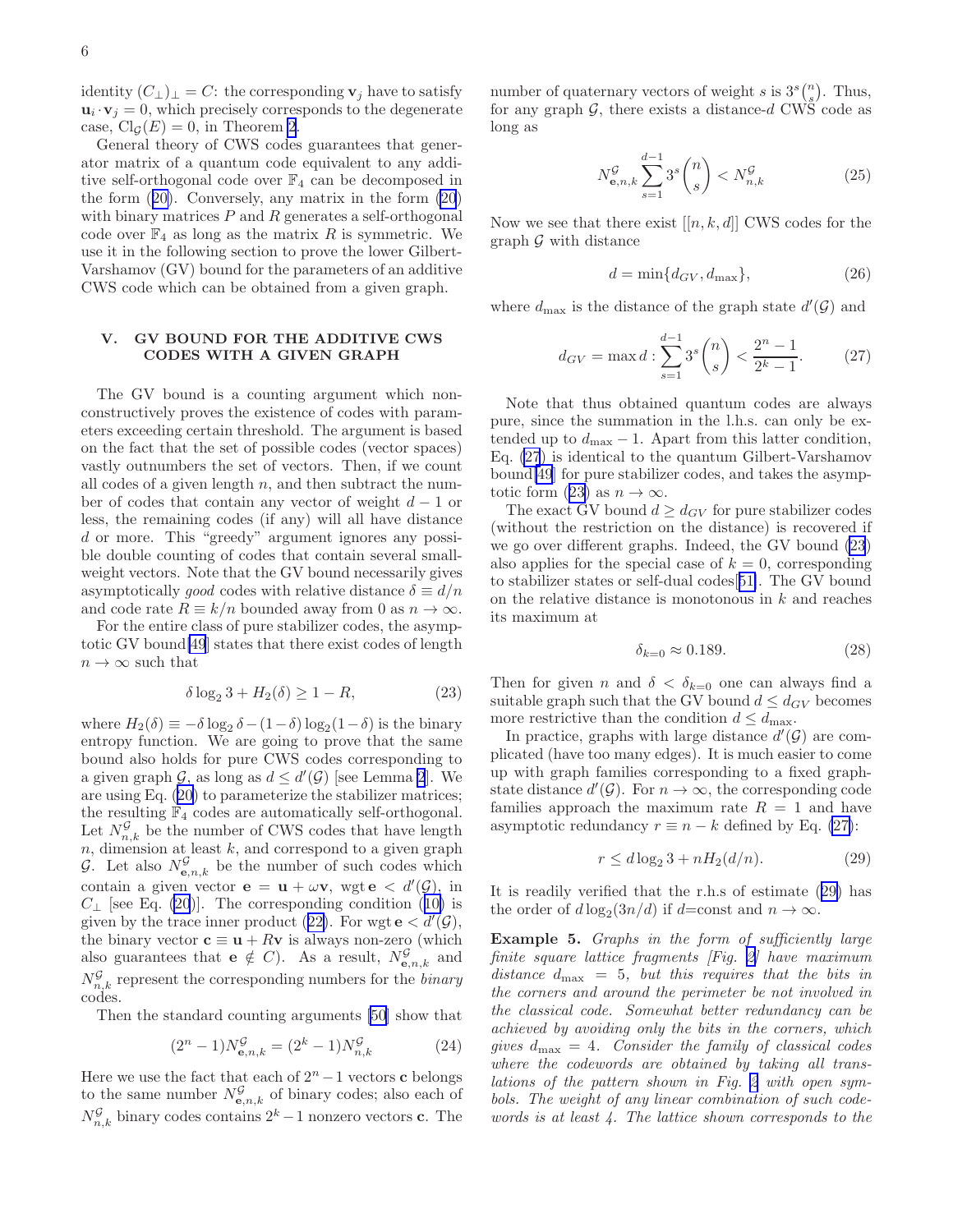<span id="page-6-0"></span>

FIG. 2. Square-lattice additive CWS code [[25, 4, 4]]. Circles represent the qubits. All  $k = 4$  translations of the emptycircle pattern form the classical codewords  $c_i$ . The generators of the stabilizer are formed as the products of the graphstate stabilizer generators along the directions parallel to the dashed lines.

code [[25, 4, 4]], while general  $m_x \times m_y$  lattice gives the code with the parameters  $[[m_x m_y,(m_x-3)(m_y-3),4]].$ Asymptotically, the redundancy for  $m_x = m_y$  is  $n - k \approx$  $6n^{1/2}$ ,  $n \rightarrow \infty$ , which is bigger than the logarithm in Eq.  $(29)$ . However, the fraction of auxiliary qubits vanishes as  $\propto 1/n^{1/2}$  for large n. The code distance can be increased with higher-dimensional generalizations, e.g., we can generalize this construction to D-dimensional hypercubic lattice with 2D nearest neighbors so that the distance is  $d = 2D$  in full analogy with the two dimensional case. The corresponding redundancy will scale with the area of the boundary.

While the code in Fig. 2 serves as a good illustration of the concept of lattice codes with simple stabilizer structure, it is still far from optimal. On the  $5 \times 5$  square lattice we have constructed numerically a code [[25, 9, 5]] with weight-7 codewords which can be mapped into each other by translations and rotations. This design is only one logical qubit short of the best-known generic code  $[[25, 10, 5]].$ 

**Example 6.** Consider graphs in the form of  $L \times L$  square lattices wrapped into tori due to periodic boundary conditions. For  $L \geq 5$ , these graphs have the distance  $d'(\mathcal{G}) = 5$ . GV bound [\(25](#page-5-0)) shows that the CWS codes with the following parameters can be obtained for these graphs:  $[[25, 4, 5]], [[36, 13, 5]], [[49, 24, 5]], [[64, 38, 5]],$  $[[81, 53, 5]], \ldots$ 

**Example 7.** Consider graphs in the form of  $L \times L$  triangular lattices wrapped into tori due to periodic boundary conditions. These graphs have the distance  $d'(\mathcal{G}) =$  $min(L, 7)$  $min(L, 7)$  $min(L, 7)$ . GV bound ([25\)](#page-5-0) shows that the CWS codes with the following parameters can be obtained for these graphs:  $[[36, 9, 6]], [[49, 15, 7]], [[64, 28, 7]], [[81, 43, 7]], \ldots$ 

# VI. SINGLE-GENERATOR ADDITIVE CYCLIC CODES

Example [4](#page-3-0) shows that a cyclic additive code does not necessarily preserve its symmetry when converted to CWS standard form. By a cyclic additive CWS code we just mean a code which is cyclic in standard form, with a circulant graph. For such a code, Eq.([20\)](#page-4-0) can be rewritten as the generator polynomial,

$$
g(x) = p(x)[\omega + r(x)], \qquad (30)
$$

where the polynomials  $p(x)$  and  $r(x)$  are binary,  $p(x)$  is the parity-check polynomial of a binary cyclic code (and therefore must divide  $x^n - 1$ , while  $r(x)$  corresponds to a symmetric circulant matrix,

$$
r(x^{n-1}) = r(x) \pmod{x^n - 1}.
$$
 (31)

Any such *symmetric* polynomial  $r(x)$  leads to a valid selforthogonal additive code. The dimension of the quantum code corresponding to the generator polynomial (30) is  $k = n - \deg p(x)$ .

Previously, the additive cyclic QECCs were introduced in Theorem 14 of Ref. [\[22](#page-10-0)], stating that any such code has two generators. A *single*-generator additive code described by Eq. (30) represents a new setting, in which the second generator is equal to zero. This condition gives a self-orthogonal additive code  $C$  [see Sec. [II B](#page-1-0)] with no binary codewords (any  $e \in C$ ,  $e \equiv u + \omega v$ , has  $v \neq 0$ ).

A somewhat wider class of single-generator cyclic additive codes can be also defined via Eq. (30), without requiring the symmetry (31) of  $r(x)$ . Then two codes  $Q$ and  $Q'$  that have a generator polynomial in the form  $(30)$ with the same  $p(x) = p'(x)$  are equivalent if and only if

$$
r(x) = r'(x) \operatorname{mod} q(x),\tag{32}
$$

where  $q(x) = (x^{n} - 1)/p(x)$  is the generator polynomial of the binary code[\[22](#page-10-0)]. Such a polynomial (30) generates aself-orthogonal  $\mathbb{F}_4$  code if and only if [[22\]](#page-10-0)

$$
p(x)p(x^{n-1})r(x^{n-1}) = p(x)p(x^{n-1})r(x) \pmod{x^n - 1}.
$$
\n(33)

This guarantees self-orthogonality for any  $r(x)$  as long as

$$
p(x)p(x^{n-1}) = 0 \mod x^n - 1.
$$
 (34)

An alternative formulation of this sufficient condition is that the corresponding generator polynomial  $q(x)$  must contain no more than one root from each pair  $(\alpha, \alpha^{-1})$ of mutually conjugate *n*th roots of unity,  $\alpha^n = 1$ . In particular, a self-reciprocal (palindromic) polynomial[[52\]](#page-11-0),

$$
x^{\deg q(x)}q(1/x) = q(x),\tag{35}
$$

always contains roots in pairs  $\alpha$  and  $\alpha^{-1}$ . For such polynomials Eq. (34) always fails (including the special case of  $q(x) = 1 + x$  which has only one root  $\alpha = \alpha^{-1} = 1$ .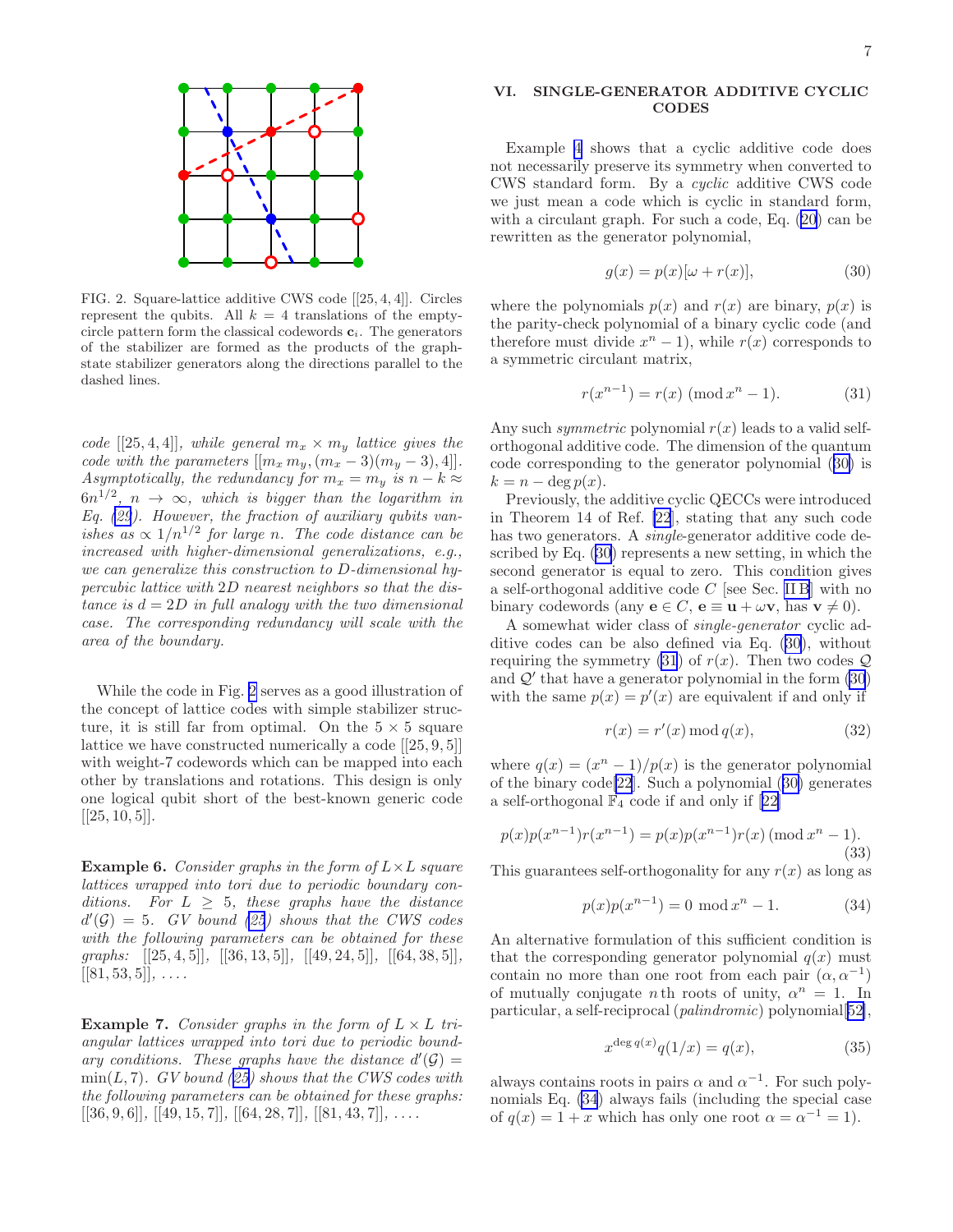### <span id="page-7-0"></span>A. Single-generator cyclic codes from a binary code

The algebraic condition [\(2](#page-1-0)) on check polynomials for linear cyclic codes makes them simpler to implement but also dramatically restricts their number. In particular, the general counting approach to finding CWS codes [see Sec. [V](#page-5-0)], where one first chooses a graph, and then searches for a suitable binary code can hardly be applied to cyclic CWS codes. Even for classical binary cyclic codes, there are no counting arguments known to date that yield asymptotically good codes, let alone the stronger GV bound (see Research Problem 9.2 in Ref. [50](#page-11-0)). Also, long BCH codes—one of the major subclasses of cyclic codes—are asymptotically bad and have a slowly declining relative distance  $\delta \sim (2 \ln R^{-1})/\log_2 n$ for any code rate  $R$ . On the other hand, binary cyclic codes often achieve the best known parameters (exceeding the GV bound) on short lengths  $n \leq 256$ . Thus, using simple cyclic codes in quantum design can yield both good parameters and feasible implementation on the short blocks.

To better evaluate code distance of single-generator quantum cyclic codes([30](#page-6-0)), we will modify our counting approach of Sec. [V](#page-5-0) and begin with a binary cyclic code. Namely, we will fix some parity-check polynomial  $p(x)$  with a desired degree k among the binary factors of  $x^n - 1$ . Then we will search for a polynomial  $r(x)$ , either corresponding to a cyclic graph [see Eq.([31](#page-6-0))], or satisfying the more general orthogonality condition([33\)](#page-6-0). However, this transition will show that the parameters of quantum codes generated this way strongly depend on the chosen binary code. We will concentrate exclusively on the binary codes with irreducible generator polynomial  $q(x)$ . We will show that the distance of such a cyclic CWS code is limited from below by the GV bound (or the variants thereof) and from above by the distance of the classical cyclic code. Since GV bound always produces asymptotically good codes, the parameters of our quantum codes will be mostly limited (at least, for long blocks) by their binary counterparts.

We begin with analyzing the condition [\(22](#page-4-0)) for a cyclic CWS code. For a vector  $\mathbf{e} \in \mathbb{F}_4^n$  to be in  $C_{\perp}$ , this condition can be rewritten in terms of the corresponding polynomials,

$$
p(x) [u(x) + r(x)v(x)] = 0 \text{ mod } x^{n} - 1, \qquad (36)
$$

where the coefficients of the (reversed for notational convenience) polynomial  $e(x^{n-1}) \equiv u(x) + \omega v(x)$  are given by the components of the vector  $\mathbf{e} \in \mathbb{F}_4^n$ . Since binary  $p(x)$  divides  $x^n - 1$ , we can rewrite this in terms of the corresponding generator polynomial  $q(x) = \frac{x^{n}-1}{p(x)}$ for the binary code  $\mathcal{C},$ 

$$
u(x) + r(x)v(x) = 0 \mod q(x). \tag{37}
$$

Now, if  $v(x)$  is mutually prime with  $q(x)$ , Eq. (37) can be just solved for  $r(x)$ . In this case the answer is unique  $\pmod{q(x)}$ . On the other hand, multiple solutions for  $r(x)$  are possible when  $gcd[v(x), q(x)] \neq 1$ . In this work, we avoid the complications caused in the latter case[[53\]](#page-11-0) and only consider irreducible polynomials  $q(x)$ .

Overall, for any irreducible  $q(x)$  and any **e** with  $\mathbf{v} \neq \mathbf{0}$ and wgt  $e < d(C)$ , Eq. (37) has a unique solution for  $r(x)$ such that  $\deg r(x) < \deg q(x) = n - k$ . Respectively, there is no more than one additive quantum code such that  $e \in C_1$ . Generally, only some of thus obtained  $r(x)$ correspond to self-orthogonal codes, see Eq. [\(33](#page-6-0)).

Below we complete the greedy argument by counting the polynomials  $r(x)$  corresponding to self-orthogonal codes, Eq. [\(33](#page-6-0)). We consider separately the case when the irreducible polynomial  $q(x)$  is palindromic [see Eq. [\(35](#page-6-0))] in Lemma [7](#page-8-0) below, and when it is not in

**Lemma 5.** Consider a cyclic binary code  $C[n, k, d_c]$  with the generator polynomial  $q(x)$  which is both irreducible and non-palindromic,  $x^{\deg q(x)}q(x^{-1}) \neq q(x)$ . Then there exists a single-generator additive cyclic code  $[[n, k, d]]$ with distance

$$
d = \min(d_{\mathcal{C}}, d_{\mathcal{G}\mathcal{V}}),
$$

restricted by both the distance  $d_{\mathcal{C}}$  of the binary code and the following variant of GV bound

$$
d_{\rm GV} = \max d : \sum_{s=1}^{d-1} (3^s - 3) \frac{\gcd(s, n)}{n} \binom{n}{s} \le 2^{n-k} - 2.
$$
\n(38)

*Proof.* The non-palindromic generator polynomial  $q(x)$  is one of the factors in  $x^n - 1$  which also contains its reciprocal,  $x^{\deg q(x)}q(x^{-1})$ . This implies that the corresponding parity-check polynomial  $p(x)$  satisfies Eq. [\(33](#page-6-0)). Further, since  $q(x)$  is irreducible, the solution  $r(x)$  of Eq. (37) is unique assuming  $v(x) \neq 0$  and deg  $r(x) < n - k$ , which gives the exponential term in the r.h.s. of Eq. (38). Eq. (38) improves on the standard GV inequality [\(27](#page-5-0)) by discarding a few sets of vectors. The first set are vectors with  $u(x) = 0$ , which implies  $r(x) = 0 \mod q(x)$ . The second set are vectors with  $u(x) = v(x)$ , which all give  $r(x) = 1 \mod q(x)$ . The third set are non-zero vectors with  $v(x) = 0$ , which can never be in  $C_{\perp}$  corresponding to the generator([30\)](#page-6-0). Finally, note that any error vector of weight s produces at least  $n/gcd(s, n)$  different cyclic shifts. All of these cyclic shifts give the same polynomial  $r(x)$  and can be discounted. The condition  $d \leq d_{\mathcal{C}}$  comes from Lemma [1](#page-3-0). □

Note. The lhs of bound (38) limits the number of cyclic classes for 4-ary vectors **e** of weight  $s \leq d - 1$ . Most of these vectors have the maximum period  $n$ . Therefore, it can be proven that the term  $gcd(s, n)/n$  in (38) can be replaced with the smaller term that rapidly tends to  $1/n$ for large n. In turn, bound  $(38)$  adds about  $\log_2 n$  information qubits to bound([27\)](#page-5-0) but tends to the standard quantum GV bound [\(23](#page-5-0)) as  $n \to \infty$ .

In the following example, this bound coincides with inequality  $d \leq d_{\mathcal{C}}$ , which uniquely sets code distance d.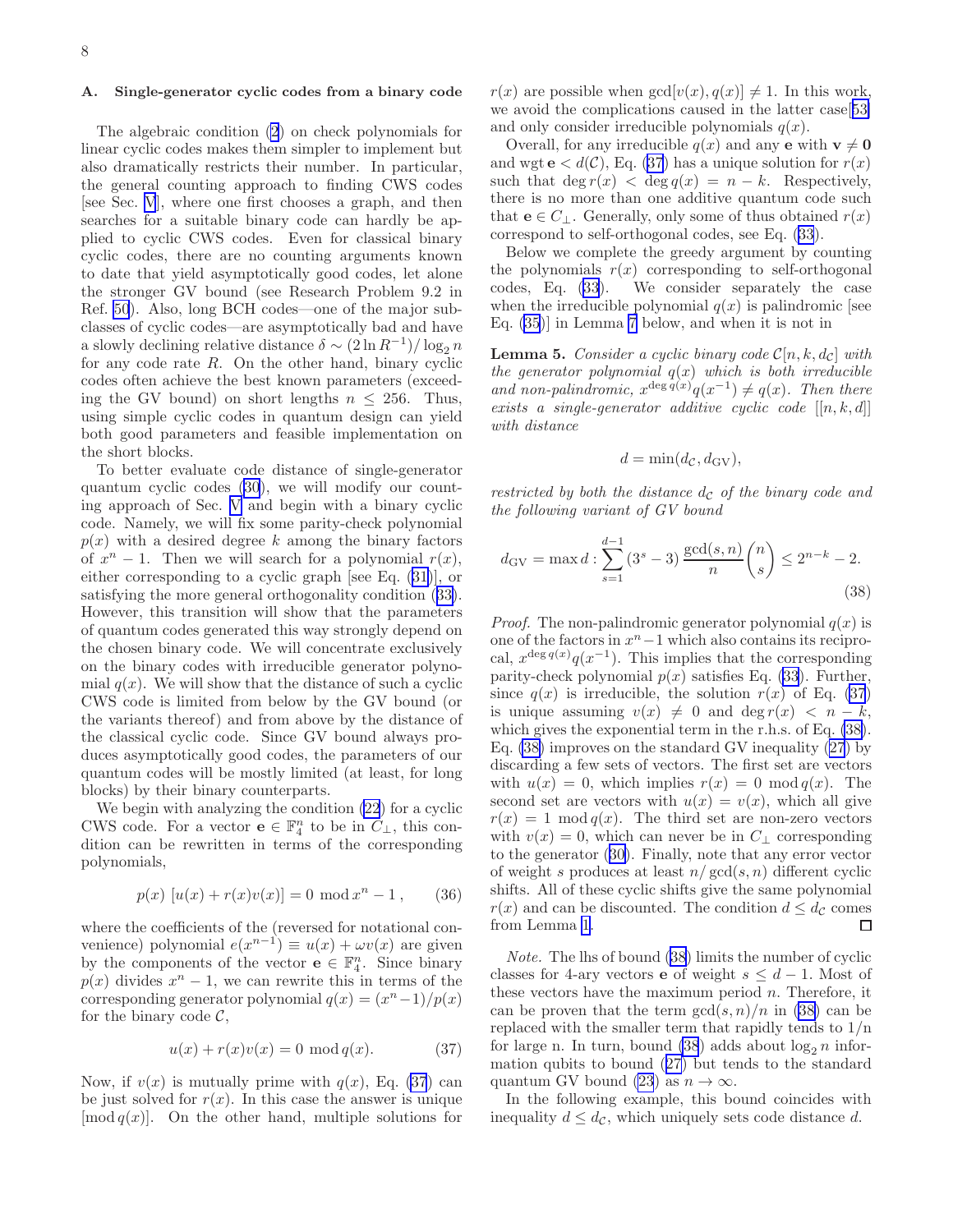<span id="page-8-0"></span>Example 8. The family of the binary codes with the parameters  $[n = 2^{4h} + 2^{3h} - 2^h - 1, k = n - 6h, 3],$  $h = 1, 2, \ldots$ , constructed in Ref. [54](#page-11-0), has irreducible non-palindromic generator polynomials as required in Lemma [5.](#page-7-0)For  $d_{\mathcal{C}} = 3$  the sum in Eq. ([38\)](#page-7-0) has just one term at  $s = 2$ ; for n odd  $gcd(n, 2) = 1$ . Explicit calculation confirms that the parameters of these codes satisfy inequality([38\)](#page-7-0), which proves the existence of singlegenerator cyclic quantum codes with exactly the same parameters,  $[[n = 2^{4h} + 2^{3h} - 2^h - 1, k = n - 6h, 3]],$ but not necessarily cyclic CWS codes. The smallest of these codes,  $[[21, 15, 3]],$  corresponds to a polynomial  $q(x) = 1 + x + x^2 + x^4 + x^6$  (unique up to a reversal) and can be obtained from an order-21 circulant graph corresponding to  $r(x) = x + x^4 + x^{17} + x^{20}$ . This particular com-bination of parameters gives the best existing code[[23](#page-10-0)].

Example 9. According to the BCH bound [\[50\]](#page-11-0), a cyclic code has distance  $d > r + 1$  ( $r + 1$  is the "designed" distance) if the corresponding generator polynomial  $q(x)$ has r consecutive roots, e.g.,  $\alpha, \alpha^2, \ldots, \alpha^r$ , where  $\alpha$  is the primitive n th root of unity. A polynomial  $m_{\alpha}(x)$ which has root  $\alpha$ , necessarily has s distinct roots  $\alpha^{2^j}$  for all  $j = 0, ..., s - 1$  if s is the smallest number such that  $2<sup>s</sup> = 1$  mod n. We say that the code has zeros  $\alpha<sup>i</sup>$ , where exponents i form the set  $I = \{2^j (mod n), j = 0, ..., s - 1\}.$ The code generated by  $m_{\alpha}(x)$  has designed distance 5 if  $3 \in I$  or, equivalently, if  $2<sup>s</sup> = 3 \text{ mod } n$  for some s. The polynomial  $m_{\alpha}(x)$  is non-palindromic if  $-1 \notin I$ . We can further obtain codes with irreducible non-palindromic generators and designed distances 7, 9, etc., by imposing additional conditions, e.g.,  $5 \in I$ ,  $7 \in I$ , etc. The values of n, for which this is possible form an infinite set,  $\{23_5, 47_5, 71_7, 95_5, 115_5, 143_5, 167_5, 191_7, 235_5, 239_7, \ldots\},\$ where the subscripts indicate the designed distances. In fact, the first three codes represent the well known quadratic-residue codes with the higher distances (exceeding the BCH bound) equal to 7, 11, and 11, respectively. GV bound proves the existence of additive quantum CWS codes with the parameters  $[[23, 12, 4]$ ,  $[[47, 24, d > 6]$ ,  $[[71, 36, d \ge 7]], [[95, 59, 5]], [[115, 71, 5]], [[143, 83, 11]],$ etc. The first three codes have the parameters as good as any known codes with such n and k.

Now let us consider the case of a palindromic polynomial  $q(x)$ . First, we prove

**Lemma 6.** Consider a binary code  $C$  generated by a palindromic polynomial  $q(x)$  such that  $q(1) = 1$ . Then any quantum code([30](#page-6-0)) which satisfies self-orthogonality condition([33\)](#page-6-0) is equivalent to a cyclic CWS code with a symmetricpolynomial  $r(x)$ , see Eq. ([31](#page-6-0)).

*Proof.* The corresponding check polynomial  $p(x)$  is symmetric, thus the condition([33\)](#page-6-0) can be rewritten as

$$
r(x) + r(x^{n-1}) = 0 \mod q(x). \tag{39}
$$

The condition  $q(1) = 1$  guarantees that the palindromic polynomial  $q(x)$  has odd weight and even degree  $2m$ , in

which case the "central" monomial  $x^m$  has non-zero coefficient  $q_m = 1$ . Given the block length n, let us choose an equivalent code [see Eq. [\(32](#page-6-0))] with  $r(x)$  such that the coefficients

$$
r_{m+1} = r_{m+2} = \dots = r_{n-m} = 0. \tag{40}
$$

The coefficients of the polynomial in the l.h.s. of Eq. (39) satisfy the same condition, except for the term  $x^{n-m}$ , which has coefficient  $r_m$ . The coefficients are arranged in such a way that the l.h.s. of Eq. (39) can only equal zero or  $x^{n-m}q(x) \bmod x^n - 1$ . However, the latter possibility can be excluded by comparing the corresponding coefficients of the free term  $x^0$ . The only remaining case corresponds to a symmetric  $r(x)$ . П

It is now clear that for a palindromic irreducible generator polynomial  $q(x) \neq 1 + x$ , one should reduce the countin the r.h.s. of Eq. ([38\)](#page-7-0) by replacing  $2^{n-k}$  with  $2^{(n-k)/2}$ , the number of symmetric polynomials that satisfy Eq. (40). This gives the following version of GV bound,

$$
d_{\rm GV} = \max d : \sum_{s=1}^{d-1} (3^s - 3) \frac{\gcd(s, n)}{n} \binom{n}{s} \le 2^{(n-k)/2} - 2.
$$
\n(41)

While the resulting estimate is much weaker than the GV bound [\(38](#page-7-0)), it still gives asymptotically good codes. A better (especially, for small d) bound is given in the following

**Lemma 7.** Consider a cyclic binary code  $C[n, k, d_c]$ with  $d_c \geq 3$  and the generator polynomial  $q(x)$  which is both palindromic and irreducible. Then there exists a cyclic CWS code  $[[n, k, d]]$  with the distance  $d =$  $\min(d_{\mathcal{C}}, |d_{\rm GV}/2|),$  where  $d_{\rm GV} = \max d$ :

$$
\sum_{s=1}^{d-1} (3^{\lceil s/2 \rceil} - 3) \frac{\gcd(s, n)}{n} \binom{\lfloor n/2 \rfloor}{\lfloor s/2 \rfloor} \le 2^{(n-k)/2} - 2. \tag{42}
$$

Proof. The restriction on the distance guarantees that  $q(x) \neq 1 + x$ , and therefore  $q(x)$  satisfies the conditions of Lemma 6; in particular,  $n - k$  is even. The inequality just corresponds to symmetric polynomials  $r(x)$  and the errors that are also symmetric,  $e(x^{n-1}) = e(x) \mod x^n$ 1. The statement of the Lemma follows from the fact that for any general error  $e(x)$ , there is a symmetric error  $e_{sym}(x) \equiv e(x) + e(x^{n-1}) \mod x^n - 1$  whose weight is even and is limited by  $\text{wgt } e_{\text{sym}}(x) \leq 2 \text{wgt } e(x)$ . □

Example 10. Among classical codes, the largest distance is obtained for the repetition codes, with the parameters  $\mathcal{C} = [n, 1, n]$ . The parity-check polynomial is  $p(x) = x+1$ ; the generator polynomial  $q(x) = 1 + x + ... + x^{n-1}$  is irreducible and palindromic for  $n = 2$ , and for all  $n > 2$ that satisfy the condition ord $_m(2) = m-1$ , where  $\text{ord}_m(q)$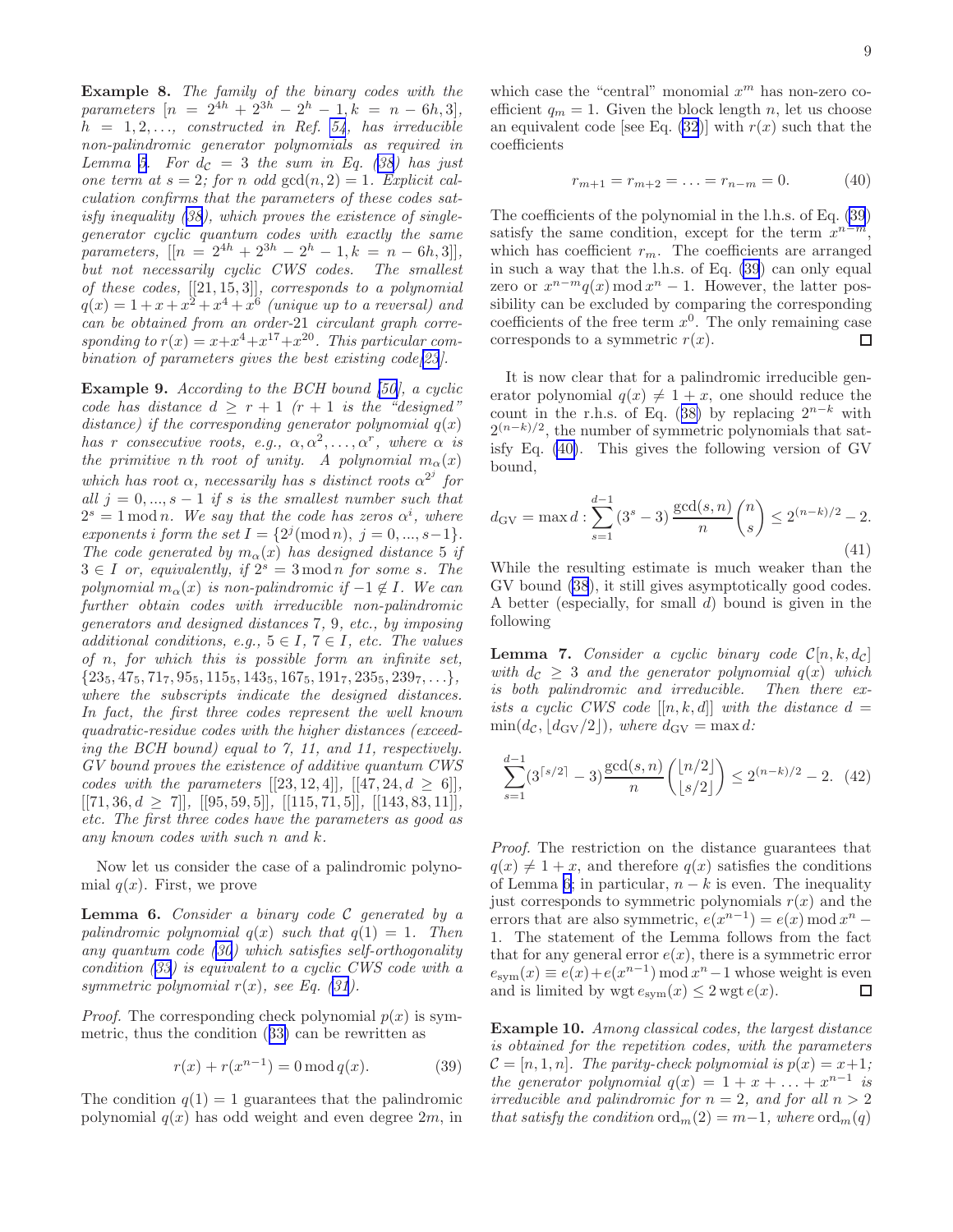<span id="page-9-0"></span>is the multiplicative order of q modulo m. This includes the following  $n \leq 100$ :

$$
\{3, 5, 11, 13, 19, 29, 37, 53, 59, 61, 67, 83, \ldots\}.
$$
 (43)

Lemma  $\tilde{\gamma}$  shows that for n from the set  $(43)$ , additive cyclic CWS codes with parameters  $[[n, 1, \lfloor d_{GV}(n, 1)/2 \rfloor]]$ exist,where  $d_{GV}(n,1)$  is obtained from Eq. ([42](#page-8-0)) with  $k =$ 1. Asymptotically, at large n, this corresponds to cyclic codes with the relative distance given by half of that given by Eq. [\(28](#page-5-0)).

Example 11. (Cyclic analogs of the toric code) In the setting of the previous example, cyclic CWS codes  $[[5, 1, 3]], [[13, 1, 5]], [[25, 1, 7]], [[41, 1, 9]] with p(x) =$  $1 + x$  were obtained numerically. The corresponding graph-state generators are  $ZXZ$  for  $d = 3$ ,  $ZZXZZ$  for  $d = 5$ , etc. We obtain a family of cyclic codes with the weight-4 generators,  $S_3 = ZXXZ$ ,  $S_5 = ZIXXIZ$ , etc. Codes with generators  $S_3 = ZXIXZ$ ,  $S_5 = ZXIIIXZ$ ,  $S_7 = ZXIIIIIIXZ$ , and  $S_9 = ZXIIIIIIIIXZ$  have the same parameters (the corresponding graphs are somewhat more complicated). The latter family can be generalized to codes with  $n = t^2 + (t+1)^2$ ,  $k = 1$ ,  $d =$  $2t + 1$ ,  $t = 1, 2, \ldots$ ; the corresponding stabilizer generators  $S_{2t+1}$  having  $2t-1$  identity operators separating ZX and XZ. These cyclic codes are related to generalized toric codes[\[55–57](#page-11-0)]; the square-lattice qubit layout preserving the circulant symmetry is illustrated in Fig. 3 for  $t = 1, 2$ .



FIG. 3. (Color online) Left: Correspondence between the cyclic code  $[[5, 1, 3]]$  with generators  $ZXIXZ$ , and a generalized toric code on square lattice. Only qubits within the dashed square are participating in the code; periodic boundary conditions are assumed. The vertical dashed line indicates a topologically nontrivial chain of errors which limits the distance of the code:  $X_2Z_4Z_5$  is equivalent to  $Z_1Z_2Z_3Z_4Z_5$ . Right: same for the code  $[[13,1,5]]$  with the generator ZXIIIXZ.

Example 12. (CWS codes from k copies of the repetition code) Let us take the binary code  $\mathcal C$  to be formed by k copies of the repetition code with the distance  $d_2 = m$ . Then the block size is  $n = km$ , and the check polynomial is  $p(x) = x^k - 1$ . The generator polynomial  $q(x) = 1 + x^{k} + \ldots + x^{k(m-1)}$  is always palindromic; it is also irreducible if m belongs to the set  $(43)$ , while

 $k = m<sup>s</sup>$ ,  $s = 0, 1, 2, \ldots$  For sufficiently large n, Lemma [7](#page-8-0) gives asymptotically good codes with  $kd \propto n^2$ . Since these parameters cannot exceed those of the binary code C which correspond to  $kd = n$  (thus  $\delta = 1/k$ ), for these values of m and  $k > 10$ , there exist cyclic CWS codes with the parameters of the corresponding binary code,  $[[n = m^{s+1}, m^s, d = m]].$  This prediction is readily verified empirically, see Table I. Note that, as in the Example 11, many of these codes have stabilizer generators with small weight.

| $\boldsymbol{m}$ | $n \,   \, k \, d$ |                |                | $S_1$       |
|------------------|--------------------|----------------|----------------|-------------|
| 3                | 6                  | $\overline{2}$ | $\overline{2}$ | ZXZ         |
|                  | 9                  | 3              | 3              | ZXZ         |
|                  | 12                 | 3              | 3              | ZXZ         |
| 5                | 5                  | 1              | 3              | ZXZ         |
|                  | 10                 | $\overline{2}$ | 3              | ZXZ         |
|                  | 15                 | 3              | 5              | ZIZIIXIIZIZ |
|                  | 20                 | 4              | 5              | ZIZZXZZIZ   |
|                  | 25                 | 5              | 5              | ZIZZXZZIZ   |
| $\overline{7}$   | 7                  | 1              | 3              | ZXZ         |
|                  | 14                 | $\overline{2}$ | 5              | ZZIXIZZ     |
|                  | 21                 | 3              | 6              | ZIZZXZZIZ   |
|                  |                    |                |                | ZIZZIXIZZIZ |

TABLE I. Families of the cyclic codes obtained numerically from k copies of the classical repetition code,  $p(x) = x^m - 1$ , corresponding to  $m = 3, 5, 7$ . The expected distance saturation,  $d = m$ , is reached already at  $k \leq 4$ , even for k and m different from those in Example 12. The operator strings in the last column are representative graph-state generators (the remaining generators are obtained by cyclic shifts).

### VII. CONCLUSIONS

In this paper, we analyze how the general CWS framework can facilitate the search of the additive quantum codes with reasonably good parameters. Unlike complete optimization of CWS codes[\[26](#page-10-0)], which involves all nonisomorphic LC-inequivalent order-n graphs and all binary codes of length  $n$ , here one can independently pick a suitable graph  $\mathcal{G}$ , and then search for a linear binary code  $\mathcal{C}$ that can correct the error patterns induced by  $\mathcal{G}$ , see Eq. [\(22](#page-4-0)).

The choice of the graph is discussed in Sec. [III.](#page-3-0) In the simplest case of pure codes, one has to pick a graph with a sufficiently large graph-state distance  $d'(\mathcal{G})$ . Assuming that a regular graph is being sought in this design, we consider graphs with minimal vertex degrees  $d'(\mathcal{G})-1$  or more.

After the graph is chosen, the second step involves the search of an appropriate binary code. Here in Sec. [V](#page-5-0) we prove the existence of the binary codes that give good quantum CWS codes. The corresponding lower bound on the distance is given by the quantum Gilbert-Varshamov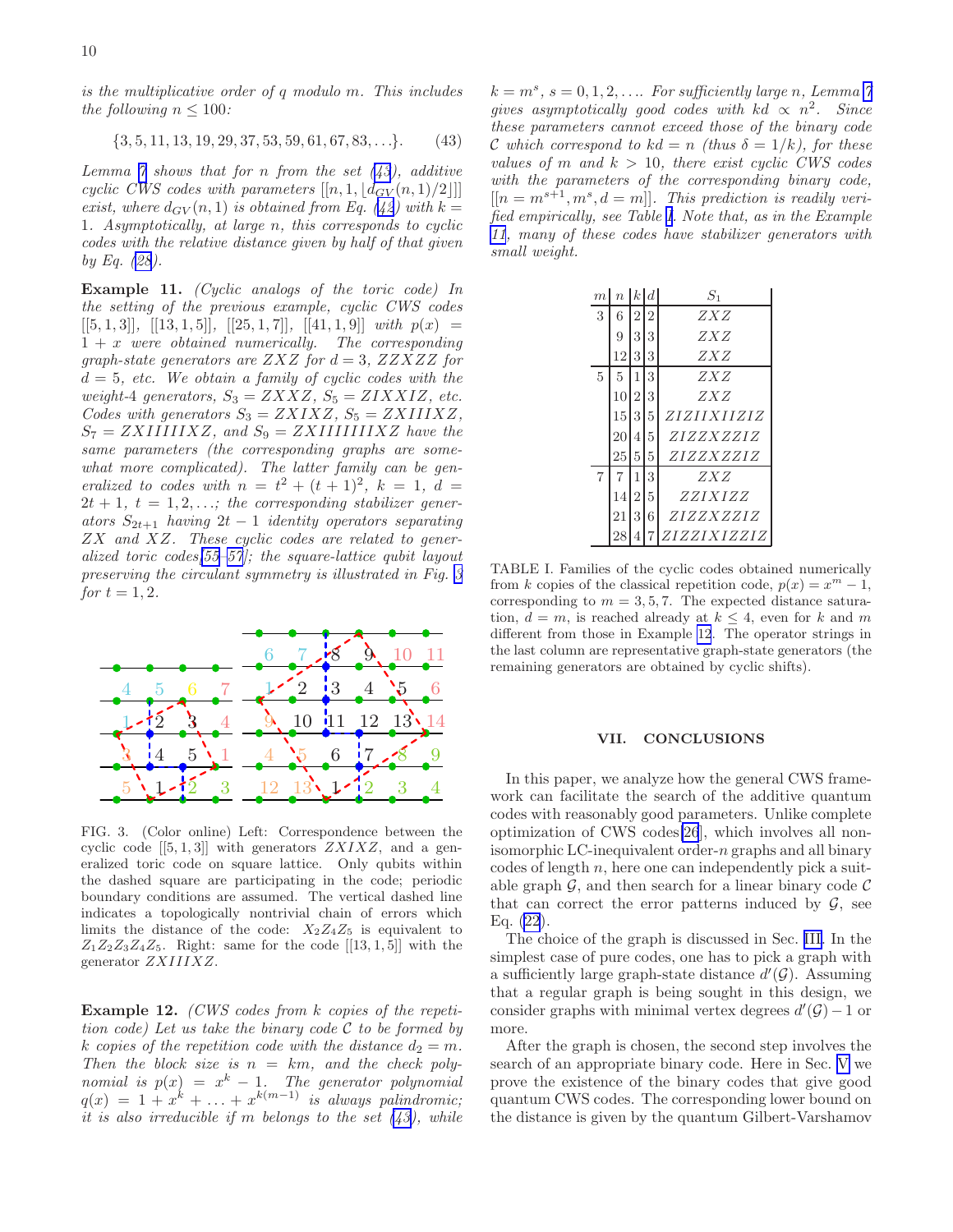<span id="page-10-0"></span>bound [\(27](#page-5-0)). Note that while this bound is proved for a given graph, it is the same bound that holds for a generic stabilizer code.

Our results show that by restricting the graph  $\mathcal G$  of a CWS code to regular lattices, one can lower the complexity of the code search and still obtain codes with relatively good parameters. On the other hand, the graph structure could be mapped directly to a physical qubit layout. Therefore, such codes can simplify both the hardware design and the error-correcting procedures, which will easily admit the property of translational invariance.

An unexpected byproduct of this work is the discovery of a previously unexplored family of single-generator quantum cyclic codes (Sec. [VI A\)](#page-7-0). These codes are relatively easy to construct, and they are plentiful. We construct (or prove the existence) of several simple fami11

lies of such codes that have unbounded distances. These include cyclic CWS codes with weight-4 stabilizer generators, which turned out to be toric codes in disguise (Example [11](#page-9-0)), as well as a code family with the parameters of generalized repetition codes,  $[[kd, k, d]]$  (Example [12](#page-9-0)). The main advantage of these families is a simple structure of their stabilizers.

# VIII. ACKNOWLEDGMENTS

We are grateful to M. Grassl for helpful comments. This work was supported in part by the Army Research Office through the grant No. W911NF-11-1-0027 (LP  $\&$ ID), and by NSF through the grant No. 1018935 (LP).

- [1] P. W. Shor, Phys. Rev. A 52[, R2493 \(1995\)](http://link.aps.org/abstract/PRA/v52/pR2493).
- [2] E. Knill and R. Laflamme, [Phys. Rev. A](http://dx.doi.org/10.1103/PhysRevA.55.900) 55, 900 (1997).
- [3] C. Bennett, D. DiVincenzo, J. Smolin, and W. Wootters, [Phys. Rev. A](http://dx.doi.org/10.1103/PhysRevA.54.3824) 54, 3824 (1996).
- [4] E. Knill, R. Laflamme, and W. H. Zurek, [Science](http://www.sciencemag.org/cgi/content/abstract/279/5349/342) 279, [342 \(1998\).](http://www.sciencemag.org/cgi/content/abstract/279/5349/342)
- [5] [B. Rahn, A. C. Doherty, and H. Mabuchi,](http://www.codetables.de) [Phys. Rev.](http://dx.doi.org/10.1103/PhysRevA.66.032304) [A](http://www.codetables.de) 66[, 032304 \(2002\).](http://dx.doi.org/10.1103/PhysRevA.66.032304)
- [6] [E. Dennis, A. Kitaev, A. Landahl, and J. Preskill, J.](http://link.aps.org/abstract/PRL/v99/e130505) Math. Phys. 43[, 4452 \(2002\)](http://dx.doi.org/10.1063/1.1499754).
- A. M. Steane, Phys. Rev. A 68[, 042322 \(2003\)](http://dx.doi.org/10.1103/PhysRevA.68.042322).
- [8] A. G. Fowler, C. D. Hill, and L. C. L. Hollenberg, [Phys.](http://link.aps.org/abstract/PRA/v69/e042314) Rev. A 69[, 042314 \(2004\)](http://link.aps.org/abstract/PRA/v69/e042314).
- [9] A. G. Fowler, S. J. Devitt, and L. C. L. Hollenberg, [Quant. Info. Comput.](http://arxiv.org/abs/quant-ph/0402196) 4[, 237 \(2004\), quant-ph/0402196.](http://link.aps.org/abstract/PRA/v78/e062315)
- [10] A. G. Fowler, ["Towards Large-Scale Quantum Computa](http://arxiv.org/abs/quant-ph/0506126)[tion,"](http://arxiv.org/abs/quant-ph/0506126) [\(2005\), arXiv:quant-ph/0506126.](http://link.aps.org/abstract/PRL/v101/e090501)
- [11] E. Knill, Nature 434[, 39 \(2005\)](http://dx.doi.org/10.1038/nature03350).
- [12] E. Knill, Phys. Rev. A **71**[, 042322 \(2005\).](http://dx.doi.org/10.1103/PhysRevA.71.042322)
- [13] R. Raussendorf and J. Harrington, [Phys. Rev. Lett.](http://link.aps.org/abstract/PRL/v98/e190504) 98, [190504 \(2007\).](http://link.aps.org/abstract/PRL/v98/e190504)
- [14] L. M. K. Vandersypen, M. Steffen, G. Breyta, C. S. Yannoni, R. Cleve, and I. L. Chuang, [Phys. Rev. Lett.](http://link.aps.org/abstract/PRL/v85/p5452) 85, [5452 \(2000\)](http://link.aps.org/abstract/PRL/v85/p5452).
- [15] L. M. K. Vandersypen, M. Steffen, G. Breyta, C. S. Yannoni, M. H. Sherwood, and I. L. Chuang, [Nature](http://dx.doi.org/10.1038/414883a) 414, [883 \(2001\).](http://dx.doi.org/10.1038/414883a)
- [16] S. Gulde, M. Riebe, G. P. T. Lancaster, C. Becher, J. Eschner, H. Häffner, F. Schmidt-Kaler, I. L. Chuang, and R. Blatt, Nature 421[, 48 \(2003\).](http://dx.doi.org/ 10.1038/nature01336)
- [17] [J. Chiaverini, D. Leibfried, T. Schaetz, M. D. Barrett,](http://dx.doi.org/ 10.1103/PhysRevA.81.052337) R. B. Blakestad, J. Britton, W. M. Itano, J. D. Jost, E. Knill, C. Langer, R. Ozeri, and D. J. Wineland, [Na](http://dx.doi.org/10.1038/nature03074)ture 432[, 602 \(2004\).](http://dx.doi.org/10.1038/nature03074)
- [18] A. Friedenauer, H. Schmitz, J. T. Glueckert, D. Porras, and T. Schaetz, [Nature Physics \(2008\),](http://dx.doi.org/10.1038/nphys1032) [10.1038/nphys1032.](http://dx.doi.org/10.1038/nphys1032)
- [19] J. M. Martinis, [Quantum Information Processing](http://dx.doi.org/10.1007/s11128-009-0105-1) 8, 81 [\(2009\).](http://dx.doi.org/10.1007/s11128-009-0105-1)
- [20] [K. Kim, M.-S. Chang, S. Korenblit, R. Islam, E. E. Ed](http://dx.doi.org/10.1103/PhysRevA.54.1098)wards, J. K. Freericks, G.-D. Lin, L.-M. Duan, and C. Monroe, Nature 465[, 590 \(2010\).](http://dx.doi.org/10.1038/nature09071)
- [21] D. Gottesman, *Stabilizer Codes and Quantum Error Correction*, [Ph.D. thesis](http://arxiv.org/abs/quant-ph/9705052), Caltech (1997).
- [22] A. R. Calderbank, E. M. Rains, P. M. Shor, and N. J. A. Sloane, [IEEE Trans. Inf. Th.](http://dx.doi.org/10.1109/18.681315) 44, 1369 (1998).
- [23] M. Grassl, "Bounds on the minimum distance of linear codes and quantum codes," Online available at [http:](http://www.codetables.de) //www.codetables.de (2007), accessed on 2011-07-28.
- [24] J. A. Smolin, G. Smith, and S. Wehner, [Phys. Rev. Lett.](http://link.aps.org/abstract/PRL/v99/e130505) 99, 130505 (2007).
- [25] A. Cross, G. Smith, J. A. Smolin, and B. Zeng, [IEEE](http://dx.doi.org/10.1109/TIT.2008.2008136) Trans. Inf. Th. 55, 433 (2009).
- [26] I. L. Chuang, A. W. Cross, G. Smith, J. A. Smolin, and B. Zeng, J. Math. Phys. 50[, 042109 \(2009\)](http://dx.doi.org/10.1063/1.3086833).
- [27] X. Chen, B. Zeng, and I. L. Chuang, [Phys. Rev. A](http://link.aps.org/abstract/PRA/v78/e062315) 78, 062315 (2008).
- [28] S. Yu, Q. Chen, C. H. Lai, and C. H. Oh, [Phys. Rev.](http://link.aps.org/abstract/PRL/v101/e090501) Lett. **101**, 090501 (2008).
- [29] S. Yu, Q. Chen, and C. H. Oh, ["Graphical quantum](http://arxiv.org/abs/0709.1780) [error-correcting codes,"](http://arxiv.org/abs/0709.1780) (2007), arXiv.
- [30] M. Grassl and M. Roetteler, in *[Proceedings 2008 IEEE](http://dx.doi.org/10.1109/ISIT.2008.4594996) [Int. Symp. Inf. Th. \(ISIT 2008\)](http://dx.doi.org/10.1109/ISIT.2008.4594996)* (Toronto, Canada, 2008) pp. 300–304.
- [31] M. Grassl and M. Roetteler, in *[Proc. IEEE Inf. Th.](http://dx.doi.org/10.1109/ITW.2008.4578694) [Workshop 2008 \(ITW 2008\)](http://dx.doi.org/10.1109/ITW.2008.4578694)* (Porto, Portugal, 2008) pp. 396–400.
- [32] M. Grassl, P. Shor, G. Smith, J. Smolin, and B. Zeng, Phys. Rev. A 79[, 050306 \(2009\)](http://link.aps.org/abstract/PRA/v79/e050306).
- [33] Y. Li, I. Dumer, and L. P. Pryadko, [Phys. Rev. Lett.](http://dx.doi.org/10.1103/PhysRevLett.104.190501) 104, 190501 (2010).
- [34] Y. Li, I. Dumer, M. Grassl, and L. P. Pryadko, [Phys.](http://dx.doi.org/ 10.1103/PhysRevA.81.052337) Rev. A 81, 052337 (2010).
- [35] A. Y. Kitaev, [Ann. Phys.](http://arxiv.org/abs/quant-ph/9707021) **303**, 2 (2003).
- [36] S. Y. Looi, L. Yu, V. Gheorghiu, and R. B. Griffiths, Phys. Rev. A 78[, 042303 \(2008\)](http://link.aps.org/abstract/PRA/v78/e042303).
- [37] M. A. Nielsen and I. L. Chuang, *Quantum Computation and Quantum Infomation* (Cambridge Unive. Press, Cambridge, MA, 2000).
- [38] M. M. Wilde, Phys. Rev. A 79[, 062322 \(2009\)](http://dx.doi.org/10.1103/PhysRevA.79.062322).
- [39] A. R. Calderbank and P. W. Shor, [Phys. Rev. A](http://dx.doi.org/10.1103/PhysRevA.54.1098) 54, 1098 (1996).
- [40] A. M. Steane, [Phys. Rev. A](http://dx.doi.org/10.1103/PhysRevA.54.4741) **54**, 4741 (1996).